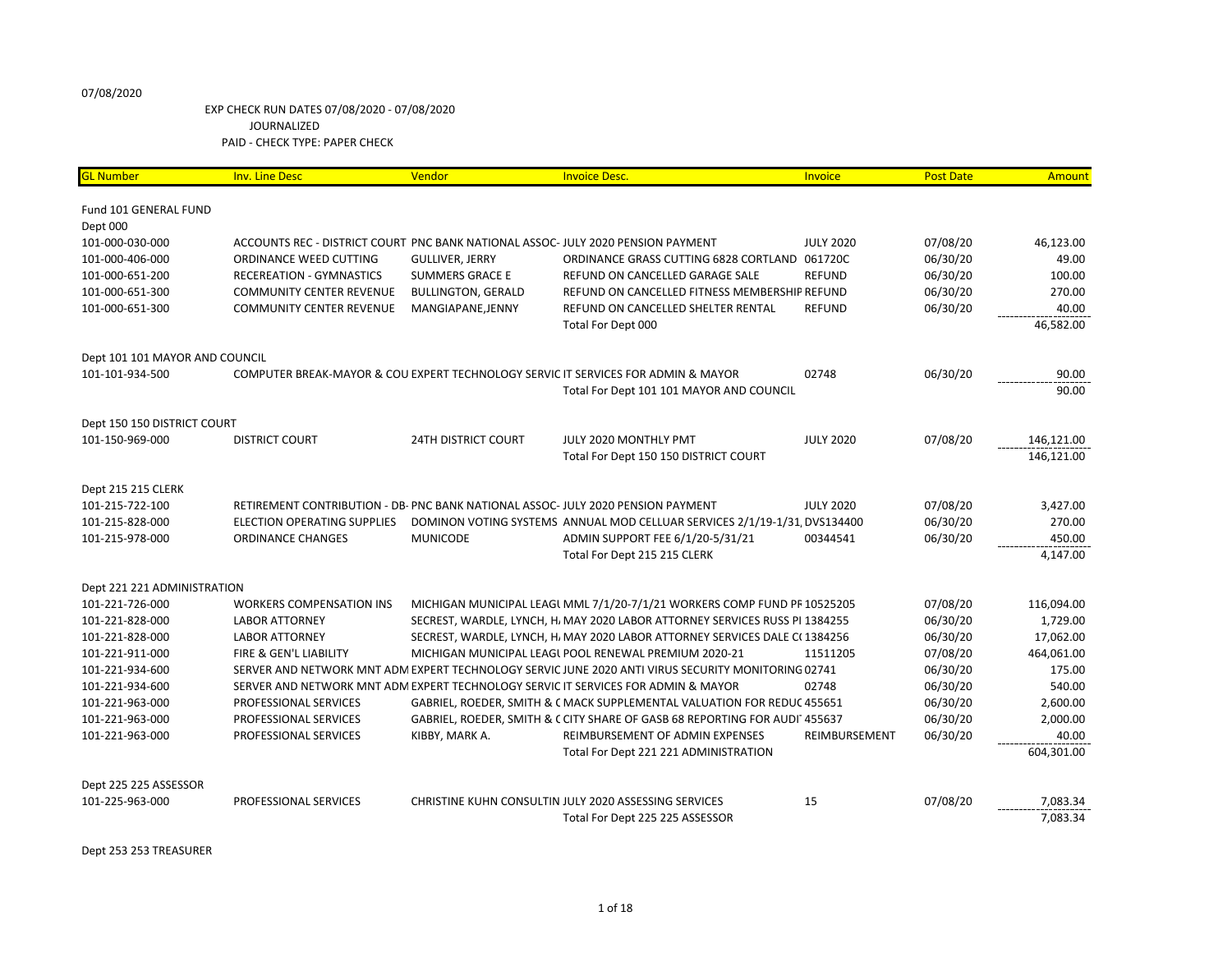| <b>GL Number</b>               | <b>Inv. Line Desc</b>                                                            | Vendor                                         | <b>Invoice Desc.</b>                                                                                   | <b>Invoice</b>   | <b>Post Date</b> | Amount     |
|--------------------------------|----------------------------------------------------------------------------------|------------------------------------------------|--------------------------------------------------------------------------------------------------------|------------------|------------------|------------|
| 101-253-833-000                | PREPARATION OF TAX BILLS                                                         | ARMSTRONG, BRIANNA                             | PREPARING 2020 SUMMER TAX BILLS                                                                        | 2020 SUMMER TX   | 06/30/20         | 172.25     |
| 101-253-833-000                | PREPARATION OF TAX BILLS                                                         | FRIEDMAN, MICHAEL                              | PREPARING 2020 SUMMER TAX BILLS                                                                        | 2020 SUMMER TX   | 06/30/20         | 156.00     |
| 101-253-962-000                | MISCELLANEOUS                                                                    | HOUSCH, SARAH                                  | REFUND OF SERVICE FEE CHARGED IN ERROR O REFUND                                                        |                  | 06/30/20         | 8.25       |
|                                |                                                                                  |                                                | Total For Dept 253 253 TREASURER                                                                       |                  |                  | 336.50     |
|                                |                                                                                  |                                                |                                                                                                        |                  |                  |            |
| Dept 263 263 CITY HALL         |                                                                                  |                                                |                                                                                                        |                  |                  |            |
| 101-263-931-000                | <b>BUILDING MAINTENANCE</b>                                                      | <b>HINCKLEY SPRINGS</b>                        | JUNE 2020 COFFEE SUPPLIES                                                                              | 17305203061920   | 06/30/20         | 196.03     |
| 101-263-931-000                | BUILDING MAINTENANCE CITY HAI CINTAS CORPORATION-300                             |                                                | RUG SERVICES CITY HALL & POLICE DEPT 6/22/.4053731810                                                  |                  | 06/30/20         | 135.93     |
|                                |                                                                                  |                                                | Total For Dept 263 263 CITY HALL                                                                       |                  |                  | 331.96     |
|                                |                                                                                  |                                                |                                                                                                        |                  |                  |            |
| Dept 277 CABLE/IT              |                                                                                  |                                                |                                                                                                        |                  |                  |            |
| 101-277-934-500                |                                                                                  |                                                | IT SERVICES DEDICATED TUESDAY EXPERT TECHNOLOGY SERVIC IT DEDICATED TURESDAY SERVICE 6/7-6/20/20 02739 |                  | 06/30/20         | 1,280.00   |
|                                |                                                                                  |                                                | Total For Dept 277 CABLE/IT                                                                            |                  |                  | 1,280.00   |
|                                |                                                                                  |                                                |                                                                                                        |                  |                  |            |
| Dept 305 305 POLICE DEPARTMENT |                                                                                  |                                                |                                                                                                        |                  |                  |            |
| 101-305-722-100                | RETIREMENT CONTRIBUTION - DB- PNC BANK NATIONAL ASSOC- JULY 2020 PENSION PAYMENT |                                                |                                                                                                        | <b>JULY 2020</b> | 07/08/20         | 84,391.00  |
| 101-305-761-000                | <b>PRISONER BOARD</b>                                                            | WAYNE COUNTY - ACCTS. RE(5/20 PRISONER HOUSING |                                                                                                        | 303206           | 06/30/20         | 700.00     |
| 101-305-805-000                | <b>VEHICLE TOWING</b>                                                            | <b>CITY TOWING</b>                             | 33 VEHICLES TOWED, 6 PERSONAL 6/1-6/15/20 6/1/20-6/15/20                                               |                  | 06/30/20         | 5,955.00   |
| 101-305-853-000                | <b>TELEPHONE</b>                                                                 | <b>VERIZON WIRELESS</b>                        | POLICE PHONE SERVICES 5/11-6/10/20                                                                     | 9856449966       | 06/30/20         | 724.19     |
| 101-305-934-000                | EQUIPMENT MAINTENANCE                                                            | CDW GOVERNMENT, LLC                            | <b>TOUGHBOOK POLICE DEPT</b>                                                                           | XZD8544          | 06/30/20         | 3,448.40   |
| 101-305-935-000                | COMPUTER SOFTWARE MAINTEN/ SUPERION LLC                                          |                                                | OSSI LICENSE CONTRACT 7/1/20-6/30/21                                                                   | 281342           | 07/08/20         | 19,683.58  |
| 101-305-939-000                | <b>VEHICLE MAINTENANCE</b>                                                       | B & K COLLISION, INC.                          | <b>LIFT GATE REPAIRS</b>                                                                               | 7191             | 06/30/20         | 2,013.40   |
| 101-305-939-000                | <b>VEHICLE MAINTENANCE</b>                                                       | <b>BARGAIN TIRE CO</b>                         | <b>TIRES</b>                                                                                           | 1439             | 06/30/20         | 1,421.10   |
| 101-305-939-000                | <b>VEHICLE MAINTENANCE</b>                                                       | <b>GLENDALE AUTO VALUE</b>                     | PARTS FOR 2014 FORD TAURUS                                                                             | 359-190470       | 06/30/20         | 337.74     |
| 101-305-939-000                | <b>VEHICLE MAINTENANCE</b>                                                       | <b>GLENDALE AUTO VALUE</b>                     | PARTS FOR 2014 TAURUS                                                                                  | 359-190420       | 06/30/20         | 306.34     |
| 101-305-939-000                | <b>VEHICLE MAINTENANCE</b>                                                       | <b>MAJIK GRAPHICS</b>                          | CAR#9 GRAPHICS REPLACED POLICE DEPT                                                                    | 20069            | 06/30/20         | 90.00      |
| 101-305-939-000                | <b>VEHICLE MAINTENANCE</b>                                                       | ROWLEY BROTHERS INC.                           | <b>SUPPLIES</b>                                                                                        | 2250080-00       | 06/30/20         | 152.77     |
| 101-305-939-000                | <b>VEHICLE MAINTENANCE</b>                                                       | <b>VILLAGE FORD</b>                            | <b>PARTS</b>                                                                                           | 454657           | 06/30/20         | 77.35      |
| 101-305-939-000                | <b>VEHICLE MAINTENANCE</b>                                                       | <b>VILLAGE FORD</b>                            | <b>PARTS</b>                                                                                           | 456868           | 06/30/20         | 102.88     |
|                                |                                                                                  |                                                | Total For Dept 305 305 POLICE DEPARTMENT                                                               |                  |                  | 119,403.75 |
|                                |                                                                                  |                                                |                                                                                                        |                  |                  |            |
| Dept 340 340 FIRE DEPARTMENT   |                                                                                  |                                                |                                                                                                        |                  |                  |            |
| 101-340-722-100                | RETIREMENT CONTRIBUTION - DB PNC BANK NATIONAL ASSOC- JULY 2020 PENSION PAYMENT  |                                                |                                                                                                        | <b>JULY 2020</b> | 07/08/20         | 56,260.00  |
| 101-340-728-000                | <b>OFFICE SUPPLIES</b>                                                           | <b>EDWARD CANN</b>                             | REIMBURSEMENT FOR OFFICE SUPPLIES                                                                      | REIMBURSEMENT    | 06/30/20         | 23.31      |
| 101-340-757-000                | <b>OPERATING SUPPLIES</b>                                                        |                                                | NETWORK SERVICES COMPAI CLEANING SUPPLIES FIRE DEPT                                                    | 6655571-01       | 06/30/20         | 111.06     |
| 101-340-757-000                | <b>OPERATING SUPPLIES</b>                                                        |                                                | NETWORK SERVICES COMPAI CLEANING SUPPLIES FIRE DEPT                                                    | 6660553-00       | 06/30/20         | 181.31     |
| 101-340-757-000                | <b>OPERATING SUPPLIES</b>                                                        |                                                | NETWORK SERVICES COMPAI CLEANING SUPPLIES FIRE DEPT                                                    | 6644784-02       | 06/30/20         | 101.00     |
| 101-340-757-000                | <b>OPERATING SUPPLIES</b>                                                        | <b>SAM'S CLUB DIRECT</b>                       | MAY 2020 VARIOUS SUPPLIES                                                                              | MAY 2020         | 06/30/20         | 408.40     |
| 101-340-757-500                | <b>RESCUE SUPPLIES</b>                                                           |                                                | ELITE TRAUMA CLEAN UP INC REMOVAL & DISPOSAL OF MEDICAL WASTE                                          | MW116-0620       | 06/30/20         | 40.00      |
| 101-340-757-500                | <b>RESCUE SUPPLIES</b>                                                           | J & B MEDICAL SUPPLY, INC. RESCUE SUPPLIES     |                                                                                                        | 6405552          | 06/30/20         | 71.00      |
| 101-340-757-500                | <b>RESCUE SUPPLIES</b>                                                           | J & B MEDICAL SUPPLY, INC. RESCUE SUPPLIES     |                                                                                                        | 6420592          | 06/30/20         | 120.00     |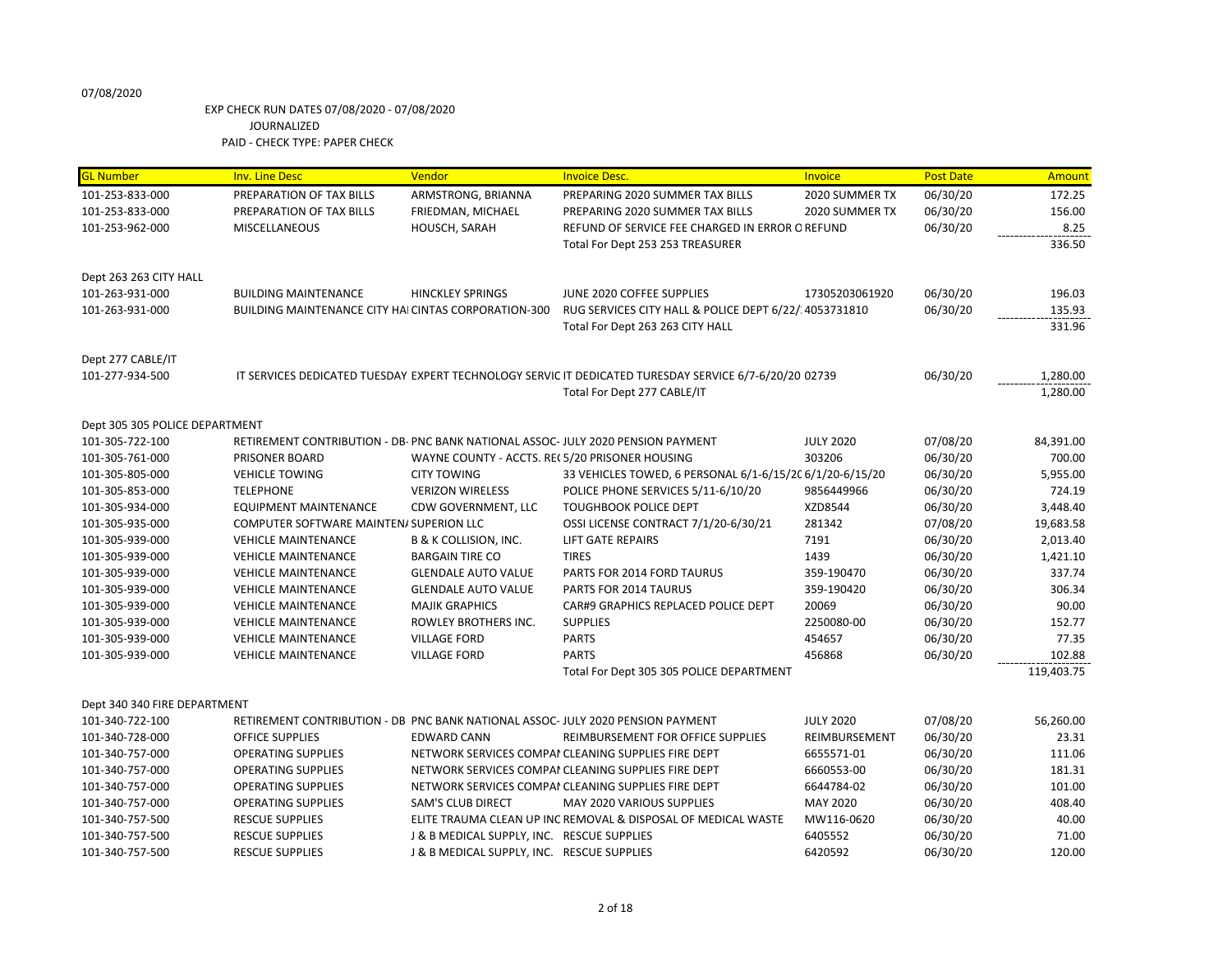# EXP CHECK RUN DATES 07/08/2020 - 07/08/2020 JOURNALIZED

PAID - CHECK TYPE: PAPER CHECK

| <b>GL Number</b>                          | <b>Inv. Line Desc</b>                                                            | Vendor                                         | <b>Invoice Desc.</b>                                                         | Invoice          | <b>Post Date</b> | Amount    |
|-------------------------------------------|----------------------------------------------------------------------------------|------------------------------------------------|------------------------------------------------------------------------------|------------------|------------------|-----------|
| 101-340-757-500                           | <b>RESCUE SUPPLIES</b>                                                           | J & B MEDICAL SUPPLY, INC. RESCUE SUPPLIES     |                                                                              | 6430091          | 06/30/20         | 179.20    |
| 101-340-757-500                           | <b>RESCUE SUPPLIES</b>                                                           | J & B MEDICAL SUPPLY, INC. RESCUE SUPPLIES     |                                                                              | 6430522          | 06/30/20         | 89.60     |
| 101-340-805-000                           | AMBULANCE BILLING                                                                |                                                | CLIA LABORATORY PROGRAM CERTIFICATE FEE RENEWAL 12/15/20-12/14/2C 23D1093258 |                  | 07/08/20         | 180.00    |
| 101-340-853-000                           | TELEPHONE-FIRE CHIEF FAX & BAC AT & T                                            |                                                | FIRE CHIEF FAX & BACKUP LIE 5/11-6/10/20                                     | 313928637706M    | 06/30/20         | 266.74    |
| 101-340-853-000                           | <b>TELEPHONE</b>                                                                 | <b>VERIZON WIRELESS</b>                        | FIRE PHONE SERVICES 5/11-6/10/20                                             | 9856360950       | 06/30/20         | 192.10    |
| 101-340-931-000                           | <b>BUILDING MAINTENANCE</b>                                                      | ROSE PEST SOLUTIONS                            | <b>BLDG MNT</b>                                                              | 10588957         | 06/30/20         | 52.00     |
| 101-340-934-000                           | <b>EQUIPMENT MAINTENANCE</b>                                                     | GALLAGHER FIRE EQUIPMENT EQUIPMENT MNT         |                                                                              | MB44759          | 06/30/20         | 370.00    |
| 101-340-939-000                           | <b>VEHICLE MAINTENANCE</b>                                                       | CERTIFIED ALIGNMENT & SUS ALIGN TRACTOR        |                                                                              | W59410           | 06/30/20         | 187.16    |
| 101-340-939-000                           | <b>VEHICLE MAINTENANCE</b>                                                       | <b>GLENDALE AUTO VALUE</b>                     | <b>PARTS</b>                                                                 | 359-190992       | 06/30/20         | 57.87     |
| 101-340-939-000                           | <b>VEHICLE MAINTENANCE</b>                                                       | <b>GLENDALE AUTO VALUE</b>                     | <b>PARTS</b>                                                                 | 359-190845       | 06/30/20         | 133.77    |
| 101-340-939-000                           | <b>VEHICLE MAINTENANCE</b>                                                       | <b>GLENDALE AUTO VALUE</b>                     | <b>PARTS</b>                                                                 | 359-190938       | 06/30/20         | 145.85    |
| 101-340-939-000                           | <b>VEHICLE MAINTENANCE</b>                                                       | <b>GLENDALE AUTO VALUE</b>                     | <b>PARTS</b>                                                                 | 359-191018       | 06/30/20         | 57.87     |
| 101-340-939-000                           | <b>VEHICLE MAINTENANCE</b>                                                       | <b>GLENDALE AUTO VALUE</b>                     | <b>PARTS</b>                                                                 | 359-191039       | 06/30/20         | 38.58     |
| 101-340-939-000                           | <b>VEHICLE MAINTENANCE</b>                                                       | KODIAK EMERGENCY VEHICLE VEHICLE MNT           |                                                                              | 1762             | 06/30/20         | 1,271.55  |
| 101-340-939-000                           | <b>VEHICLE MAINTENANCE</b>                                                       |                                                | ROGERS TRANSMISSIONS, INCREPAIRS ON 2017 FORD EXPLORER                       | 1431             | 06/30/20         | 2,562.34  |
| 101-340-939-000                           | <b>VEHICLE MAINTENANCE</b>                                                       | ROWLEY BROTHERS INC.                           | <b>SUPPLIES</b>                                                              | 2250080-00       | 06/30/20         | 152.77    |
| 101-340-939-000                           | <b>VEHICLE MAINTENANCE</b>                                                       | THE W.W. WILLIAMS COMPA PARTS                  |                                                                              | 5600201-00       | 06/30/20         | 1,212.20  |
|                                           |                                                                                  |                                                | Total For Dept 340 340 FIRE DEPARTMENT                                       |                  |                  | 64,465.68 |
|                                           |                                                                                  |                                                |                                                                              |                  |                  |           |
| Dept 445 445 DEPARTMENT OF PUBLIC SERVICE |                                                                                  |                                                |                                                                              |                  |                  |           |
| 101-445-722-100                           | RETIREMENT CONTRIBUTION - DB- PNC BANK NATIONAL ASSOC- JULY 2020 PENSION PAYMENT |                                                |                                                                              | <b>JULY 2020</b> | 07/08/20         | 14,000.00 |
| 101-445-768-000                           | <b>UNIFORMS DPS</b>                                                              | CINTAS CORP. #0721                             | MAY 2020 DPS UNIFORM SERVICES                                                | 4049960602       | 06/30/20         | 128.41    |
| 101-445-768-000                           | <b>UNIFORMS DPS</b>                                                              | CINTAS CORP. #0721                             | MAY 2020 DPS UNIFORM SERVICES                                                | 4051150513       | 06/30/20         | 74.41     |
| 101-445-768-000                           | <b>UNIFORMS DPS</b>                                                              | CINTAS CORP. #0721                             | MAY 2020 DPS UNIFORM SERVICES                                                | 4051542806       | 06/30/20         | 65.41     |
| 101-445-768-000                           | <b>UNIFORMS GARAGE</b>                                                           | CINTAS CORP. #0721                             | MAY 2020 GARAGE UNIFORM SERVICES                                             | 4049960491       | 06/30/20         | 50.77     |
| 101-445-768-000                           | <b>UNIFORMS GARAGE</b>                                                           | CINTAS CORP. #0721                             | MAY 2020 GARAGE UNIFORM SERVICES                                             | 4050439855       | 06/30/20         | 62.77     |
| 101-445-768-000                           | <b>UNIFORMS GARAGE</b>                                                           | CINTAS CORP. #0721                             | MAY 2020 DPS UNIFORM SERVICES                                                | 4051150451       | 06/30/20         | 50.77     |
| 101-445-768-000                           | UNIFORMS GARAGE                                                                  | CINTAS CORP. #0721                             | MAY 2020 GARAGE UNIFORM SERVICES                                             | 4051542843       | 06/30/20         | 109.02    |
| 101-445-768-000                           | <b>UNIFORMS DPS</b>                                                              | CINTAS CORP. #0721                             | MAY 2020 DPS UNIFORM SERVICES                                                | 4050439788       | 06/30/20         | 65.41     |
| 101-445-768-000                           | <b>UNIFORMS</b>                                                                  | DAVISON, CHANNON                               | REIMBURSEMENT ON STEEL TOE SAFETY BOOT: REIMBURSEMENT                        |                  | 06/30/20         | 114.95    |
| 101-445-926-000                           | <b>STREET LIGHTING</b>                                                           | MADISON ELECTRIC CO.                           | REPAIR STREET LIGHTS POLES ON SOUTFIELD RI 1127599-03                        |                  | 06/30/20         | 8,568.10  |
| 101-445-931-000                           | <b>BUILDING MAINTENANCE</b>                                                      | A & B LOCKSMITH                                | <b>KEYS</b>                                                                  | 88390            | 06/30/20         | 19.14     |
| 101-445-931-000                           | <b>BUILDING MAINTENANCE</b>                                                      | H. DOMINE ENTERPRISES, INC WIREBRAID FUEL HOSE |                                                                              | 119003           | 06/30/20         | 129.13    |
| 101-445-931-000                           | <b>BUILDING MAINTENANCE</b>                                                      | PRINCIPAL PLUMBING                             | <b>TEST &amp; CERTIFY 7 BACK FLOW ASSEMBLIES</b>                             | 062220           | 06/30/20         | 78.58     |
| 101-445-934-000                           | <b>EQUIPMENT MAINTENANCE</b>                                                     | D & L GARDEN CENTER, INC. SUPPLIES             |                                                                              | 12881            | 06/30/20         | 75.22     |
| 101-445-934-000                           | <b>EQUIPMENT MAINTENANCE</b>                                                     | D & L GARDEN CENTER, INC. SUPPLIES             |                                                                              | 13297            | 06/30/20         | 85.93     |
| 101-445-934-000                           | <b>EQUIPMENT MAINTENANCE</b>                                                     | D & L GARDEN CENTER, INC. SUPPLIES             |                                                                              | 11750            | 06/30/20         | 143.95    |
| 101-445-934-500                           | <b>COMPUTER BREAK-FIX DPS</b>                                                    | EXPERT TECHNOLOGY SERVIC IT SERVICES FOR DPW   |                                                                              | 02749            | 06/30/20         | 540.00    |
| 101-445-939-000                           | <b>VEHICLE MAINTENANCE</b>                                                       | <b>GLENDALE AUTO VALUE</b>                     | <b>PARTS</b>                                                                 | 359-190506       | 06/30/20         | 10.76     |
| 101-445-939-000                           | <b>VEHICLE MAINTENANCE</b>                                                       | <b>GLENDALE AUTO VALUE</b>                     | <b>PARTS</b>                                                                 | 359-189730       | 06/30/20         | 62.29     |
| 101-445-939-000                           | <b>VEHICLE MAINTENANCE</b>                                                       | ROWLEY BROTHERS INC.                           | <b>SUPPLIES</b>                                                              | 2250080-00       | 06/30/20         | 152.77    |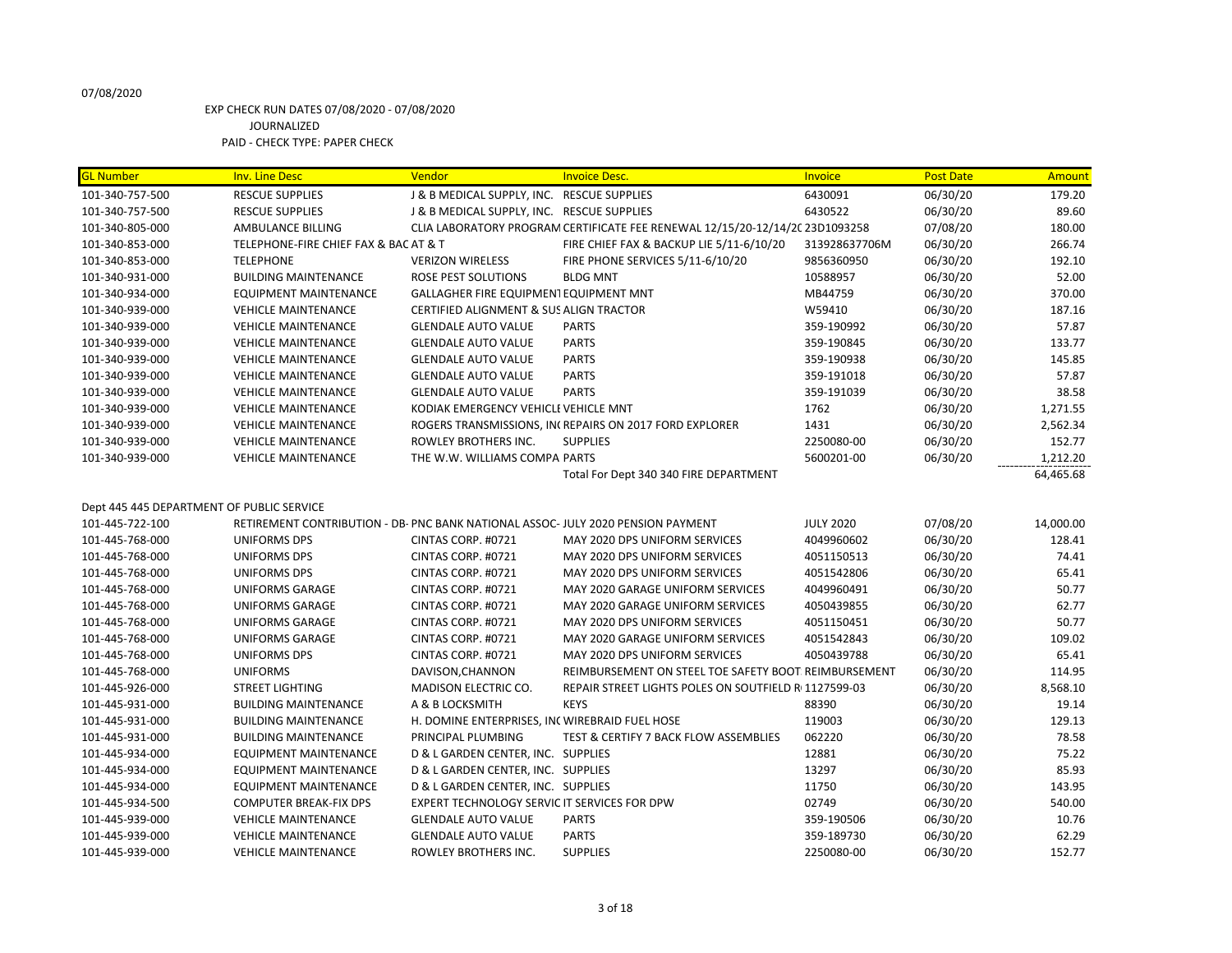| <b>GL Number</b>              | <b>Inv. Line Desc</b>                     | <b>Vendor</b>                                | <b>Invoice Desc.</b>                                                                                | Invoice        | <b>Post Date</b> | Amount    |
|-------------------------------|-------------------------------------------|----------------------------------------------|-----------------------------------------------------------------------------------------------------|----------------|------------------|-----------|
| 101-445-939-000               | <b>VEHICLE MAINTENANCE</b>                | WILLIAM F. SELL & SON                        | <b>PARTS</b>                                                                                        | 381909         | 06/30/20         | 91.40     |
| 101-445-939-000               | <b>VEHICLE MAINTENANCE</b>                | WILLIAM F. SELL & SON                        | <b>PARTS</b>                                                                                        | 383809         | 06/30/20         | 69.99     |
| 101-445-939-000               | <b>VEHICLE MAINTENANCE</b>                | WILLIAM F. SELL & SON                        | <b>PARTS</b>                                                                                        | 379233         | 06/30/20         | 152.60    |
| 101-445-939-000               | <b>VEHICLE MAINTENANCE</b>                | POMP'S TIRE SERVICE INC                      | <b>TIRES</b>                                                                                        | 1470008267     | 06/30/20         | 560.00    |
| 101-445-962-000               | <b>MISCELLANEOUS</b>                      | <b>COMPREHENSIVE TESTING SC LAB SERVICES</b> |                                                                                                     | 2759           | 06/30/20         | 585.00    |
|                               |                                           |                                              | Total For Dept 445 445 DEPARTMENT OF PUBLIC SERVICE                                                 |                |                  | 26,046.78 |
| Dept 707 707 PARKS & REC      |                                           |                                              |                                                                                                     |                |                  |           |
| 101-707-783-000               | <b>PARK SUPPLIES</b>                      | D & L GARDEN CENTER, INC. SUPPLIES           |                                                                                                     | 12833          | 06/30/20         | 77.45     |
| 101-707-783-000               | <b>PARK SUPPLIES</b>                      | WILLIAM F. SELL & SON                        | <b>SOD CUTTER</b>                                                                                   | 384987         | 06/30/20         | 4,649.00  |
| 101-707-783-000               | <b>PARK SUPPLIES</b>                      | TARGET SPECIALTY PRODUCT MOUND CLAY P&R      |                                                                                                     | INVP500167880  | 06/30/20         | 167.76    |
| 101-707-783-000               | <b>PARK SUPPLIES</b>                      | TARGET SPECIALTY PRODUCT MOUND CLAY FOR P&R  |                                                                                                     | INVP500160191  | 06/30/20         | 139.80    |
| 101-707-784-000               | <b>PARK SERVICES</b>                      | PARKWAY SERVICE INC                          | PORTABLE TOILET CLEANING AT CHAMPAIGN PA-129190                                                     |                | 06/30/20         | 60.00     |
| 101-707-816-000               | PROF. SERV. - OTHER                       | DOWNRIVER SAFE & LOCK                        | <b>KEY SUPPLIES</b>                                                                                 | 74031          | 06/30/20         | 90.85     |
| 101-707-816-000               | PROF. SERV. - OTHER                       | PARKWAY SERVICE INC                          | <b>CLEANING SERVICE FOR MOORE PARK</b>                                                              | A-129286       | 06/30/20         | 60.00     |
| 101-707-920-000               | <b>UTILITIES</b>                          | <b>ALLEN PARK WATER</b>                      | WATER USAGE P&R 3/1-6/1/20                                                                          | 6615 ROOSEVELT | 06/30/20         | 15.75     |
| 101-707-931-000               | <b>BUILDING MAINTENANCE</b>               | PRINCIPAL PLUMBING                           | TEST & CERTIFY 7 BACK FLOW ASSEMBLIES                                                               | 062220         | 06/30/20         | 314.28    |
| 101-707-931-000               | <b>BUILDING MAINTENANCE</b>               | PRINCIPAL PLUMBING                           | CHAMPMAN PARK REPLACE SHUT OFF & UNIOI 061020                                                       |                | 06/30/20         | 300.00    |
| 101-707-934-000               | <b>EQUIPMENT MAINTENANCE</b>              | <b>MACKER TEK LTD</b>                        | VERKADA OUTFOOR DOME CAMERA'S, 1 YR LIS 1110                                                        |                | 06/30/20         | 1,236.40  |
| 101-707-934-000               | <b>EQUIPMENT MAINTENANCE</b>              | <b>STEP CG LLC</b>                           | 3 YEAR NET CLOUD PLAN THEATRE CAMERA'S 10679                                                        |                | 06/30/20         | 473.29    |
| 101-707-935-000               | COMPUTER SOFTWARE MAINTEN/ RC SYSTEMS INC |                                              | ANNUAL LICENSE RENEWAL 7/1/20-6/30/21                                                               | 18436          | 07/08/20         | 3,250.00  |
| 101-707-939-000               | <b>VEHICLE MAINTENANCE</b>                | DOWNRIVER HITCH AND TRU SERVICES P&R         |                                                                                                     | 062920         | 06/30/20         | 250.00    |
| 101-707-939-000               | <b>VEHICLE MAINTENANCE</b>                | <b>GLENDALE AUTO VALUE</b>                   | PARTS FOR 2017 FORD TRANSIT                                                                         | 359-190304     | 06/30/20         | 320.54    |
| 101-707-939-000               | <b>VEHICLE MAINTENANCE</b>                | ROWLEY BROTHERS INC.                         | <b>SUPPLIES</b>                                                                                     | 2250080-00     | 06/30/20         | 152.77    |
| 101-707-939-000               | <b>VEHICLE MAINTENANCE</b>                | WILLIAM F. SELL & SON                        | <b>PARTS</b>                                                                                        | 383348         | 06/30/20         | 309.00    |
| 101-707-939-000               | <b>VEHICLE MAINTENANCE</b>                | WILLIAM F. SELL & SON                        | <b>PARTS</b>                                                                                        | 383347         | 06/30/20         | 229.86    |
| 101-707-962-000               | <b>MISCELLANEOUS</b>                      | HAWKINS, PAT                                 | REIMBURSEMENT FOR MILEAGE 6/15-6/26/20 REIMBURSEMENT                                                |                | 06/30/20         | 103.79    |
|                               |                                           |                                              | Total For Dept 707 707 PARKS & REC                                                                  |                |                  | 12,200.54 |
| Dept 751 751 COMMUNITY CENTER |                                           |                                              |                                                                                                     |                |                  |           |
| 101-751-816-000               |                                           |                                              | PROF. SERV. - OTHER COMM CTR REDGUARD FIRE & SECURITY QUARTERLY MONITORING ALARM SYSTEM JUL' 45143  |                | 07/08/20         | 177.00    |
| 101-751-816-000               |                                           |                                              | PROF. SERV. - OTHER COMM CTR REDGUARD FIRE & SECURITY QUARTERLY MONITORING FIRE SYSTEM JULY TI45142 |                | 07/08/20         | 216.00    |
| 101-751-920-000               | <b>UTILITIES</b>                          | <b>ALLEN PARK WATER</b>                      | WATER SERVICES 5/1-6/1/20 COMM CTR                                                                  | 15800 WHITE ST | 06/30/20         | 290.85    |
| 101-751-931-000               | <b>BUILDING MAINTENANCE</b>               | AL'S ASPHALT PAVING CO.                      | SEAL CRACKS & JOINTS AP COMM CTR                                                                    | 26430          | 06/30/20         | 850.00    |
| 101-751-931-000               | <b>BUILDING MAINTENANCE</b>               | NETWORK SERVICES COMPAI SUPPLIES             |                                                                                                     | 6658281-00     | 06/30/20         | 687.36    |
| 101-751-931-000               | <b>BUILDING MAINTENANCE</b>               | NETWORK SERVICES COMPAI SUPPLIES             |                                                                                                     | 6661736-00     | 06/30/20         | 248.52    |
| 101-751-931-000               | <b>BUILDING MAINTENANCE</b>               | <b>ORKIN</b>                                 | JUNE 2020 COMMUNITY CTR SERVICES                                                                    | 198445894      | 06/30/20         | 80.03     |
| 101-751-931-000               | <b>BUILDING MAINTENANCE</b>               | OTIS ELEVATOR CO.                            | REC & ICE ARENA SERVICE CONTRACT 7/1/20-6 100400005919                                              |                | 07/08/20         | 3,688.20  |
| 101-751-934-000               | <b>EQUIPMENT MAINTENANCE</b>              | <b>GENERAL SCOREBOARD LLC</b>                | MULTI SPORT CONTROL CONSOLE                                                                         | 5674           | 06/30/20         | 884.00    |
|                               |                                           |                                              | Total For Dept 751 751 COMMUNITY CENTER                                                             |                |                  | 7,121.96  |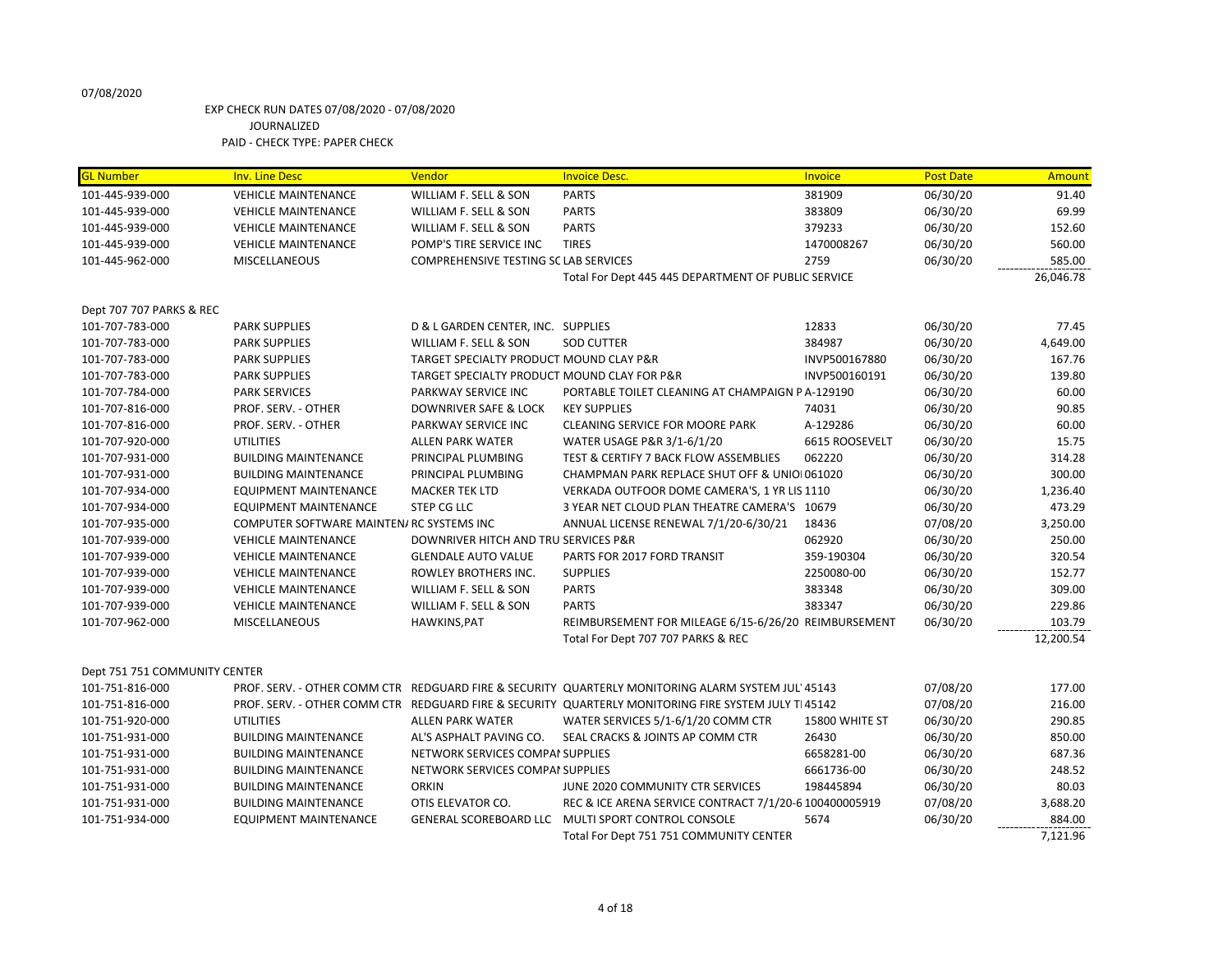| <b>GL Number</b>                                   | <b>Inv. Line Desc</b>           | Vendor                                                                          | <b>Invoice Desc.</b>                                                              | Invoice          | <b>Post Date</b> | Amount       |
|----------------------------------------------------|---------------------------------|---------------------------------------------------------------------------------|-----------------------------------------------------------------------------------|------------------|------------------|--------------|
| Dept 803 HISTORICAL                                |                                 |                                                                                 |                                                                                   |                  |                  |              |
| 101-803-801-001                                    | <b>LAWN &amp; SNOW SERVICES</b> | <b>KEY AWARDS</b>                                                               | NAME BADGES HISTORICAL                                                            | 5697A            | 06/30/20         | 30.00        |
| 101-803-801-001                                    | <b>LAWN &amp; SNOW SERVICES</b> | TREE SERVICE INC                                                                | STUMP REMOVAL HISTORICAL BLDG                                                     | 600248           | 06/30/20         | 250.00       |
|                                                    |                                 |                                                                                 | <b>Total For Dept 803 HISTORICAL</b>                                              |                  |                  | 280.00       |
|                                                    |                                 |                                                                                 |                                                                                   |                  |                  |              |
| Dept 864 864 RETIREE/ACTIVE HEALTHCARE             |                                 |                                                                                 |                                                                                   |                  |                  |              |
| 101-864-722-100                                    |                                 |                                                                                 | RETIREMENT CONTRIBUTION - GF PNC BANK NATIONAL ASSOC- JULY 2020 PENSION PAYMENT   | <b>JULY 2020</b> | 07/08/20         | 6,834.00     |
|                                                    |                                 |                                                                                 | Total For Dept 864 864 RETIREE/ACTIVE HEALTHCARE                                  |                  |                  | 6,834.00     |
|                                                    |                                 |                                                                                 |                                                                                   |                  |                  |              |
|                                                    |                                 |                                                                                 | Total For Fund 101 GENERAL FUND                                                   |                  |                  | 1,046,625.51 |
| Fund 202 MAJOR STREET FUND                         |                                 |                                                                                 |                                                                                   |                  |                  |              |
| Dept 475 475 TRAFFIC SERVICES                      |                                 |                                                                                 |                                                                                   |                  |                  |              |
| 202-475-703-050                                    |                                 |                                                                                 | INTERFUND LABOR/EQUIP - TRAFF WAYNE COUNTY - ACCTS. RE(TRAFFIC SIGNAL ENERGY 4/20 | 1010087          | 06/30/20         | 201.89       |
| 202-475-703-050                                    |                                 | INTERFUND LABOR/EQUIP - TRAFF WAYNE COUNTY - ACCTS. REI TRAFFIC SIGNAL MNT 5/20 |                                                                                   | 303167           | 06/30/20         | 1,417.29     |
|                                                    |                                 |                                                                                 | Total For Dept 475 475 TRAFFIC SERVICES                                           |                  |                  | 1,619.18     |
|                                                    |                                 |                                                                                 |                                                                                   |                  |                  |              |
| Dept 479 PRESERVATION - STREETS                    |                                 |                                                                                 |                                                                                   |                  |                  |              |
| 202-479-801-220                                    | <b>PROF'L SERVICES</b>          | <b>BUCCILLI GROUP, LLC</b>                                                      | INSPECTION SERVICES 6/15-6/19-20 LOCAL STR 3993                                   |                  | 06/30/20         | 4,590.00     |
| 202-479-801-220                                    | PROF'L SERVICES                 | <b>BUCCILLI GROUP, LLC</b>                                                      | INSPECTION SERVICES 6/23-6/27/20 2020 DPS 3999                                    |                  | 06/30/20         | 2,565.00     |
| 202-479-801-220                                    | PROF'L SERVICES                 | <b>BUCCILLI GROUP, LLC</b>                                                      | INSPECTION SERVICES 6/22-6/27/20 LOCAL STF 4000                                   |                  | 06/30/20         | 4,698.00     |
| 202-479-820-000                                    | <b>ENGINEERING</b>              | <b>BUCCILLI GROUP, LLC</b>                                                      | INSPECTION SERVICES 6/9-6/12/20                                                   | 3979             | 06/30/20         | 3,672.00     |
| 202-479-820-000                                    | <b>ENGINEERING</b>              | <b>C.E. RAINES COMPANY</b>                                                      | JOB AP-135 2020 SEALCOATING, CRACK & JOIN 16906                                   |                  | 06/30/20         | 661.00       |
|                                                    |                                 |                                                                                 | Total For Dept 479 PRESERVATION - STREETS                                         |                  |                  | 16,186.00    |
|                                                    |                                 |                                                                                 |                                                                                   |                  |                  |              |
| Dept 505 CONSTRUCTION - STREETS<br>202-505-985-000 | CAPITAL OUTLAY                  |                                                                                 | GV CEMENT CONTRACTING C JOB AP-133 PMT#1 PAVEMENT REPLACEMENT JOB AP-133          |                  | 06/30/20         | 431,842.30   |
|                                                    |                                 |                                                                                 | Total For Dept 505 CONSTRUCTION - STREETS                                         |                  |                  | 431,842.30   |
|                                                    |                                 |                                                                                 |                                                                                   |                  |                  |              |
|                                                    |                                 |                                                                                 | Total For Fund 202 MAJOR STREET FUND                                              |                  |                  | 449,647.48   |
|                                                    |                                 |                                                                                 |                                                                                   |                  |                  |              |
| Fund 203 LOCAL STREET FUND                         |                                 |                                                                                 |                                                                                   |                  |                  |              |
| Dept 479 PRESERVATION - STREETS                    |                                 |                                                                                 |                                                                                   |                  |                  |              |
| 203-479-801-220                                    | <b>PROF'L SERVICES -TREES</b>   | T-N-T TREE SERVICE INC                                                          | TREE REMOVAL & CLEAN UP DPS LOT ON OUTE 600250                                    |                  | 06/30/20         | 3,700.00     |
| 203-479-801-220                                    | PROF'L SERVICES -TREES          | T-N-T TREE SERVICE INC                                                          | <b>GROUND CITY TREE STUMPS</b>                                                    | 600256           | 06/30/20         | 3,450.00     |
| 203-479-801-220                                    | PROF'L SERVICES -TREES          | T-N-T TREE SERVICE INC                                                          | <b>GROUND CITY TREE STUMPS</b>                                                    | 600258           | 06/30/20         | 3,650.00     |
|                                                    |                                 |                                                                                 | Total For Dept 479 PRESERVATION - STREETS                                         |                  |                  | 10,800.00    |
|                                                    |                                 |                                                                                 | Total For Fund 203 LOCAL STREET FUND                                              |                  |                  | 10,800.00    |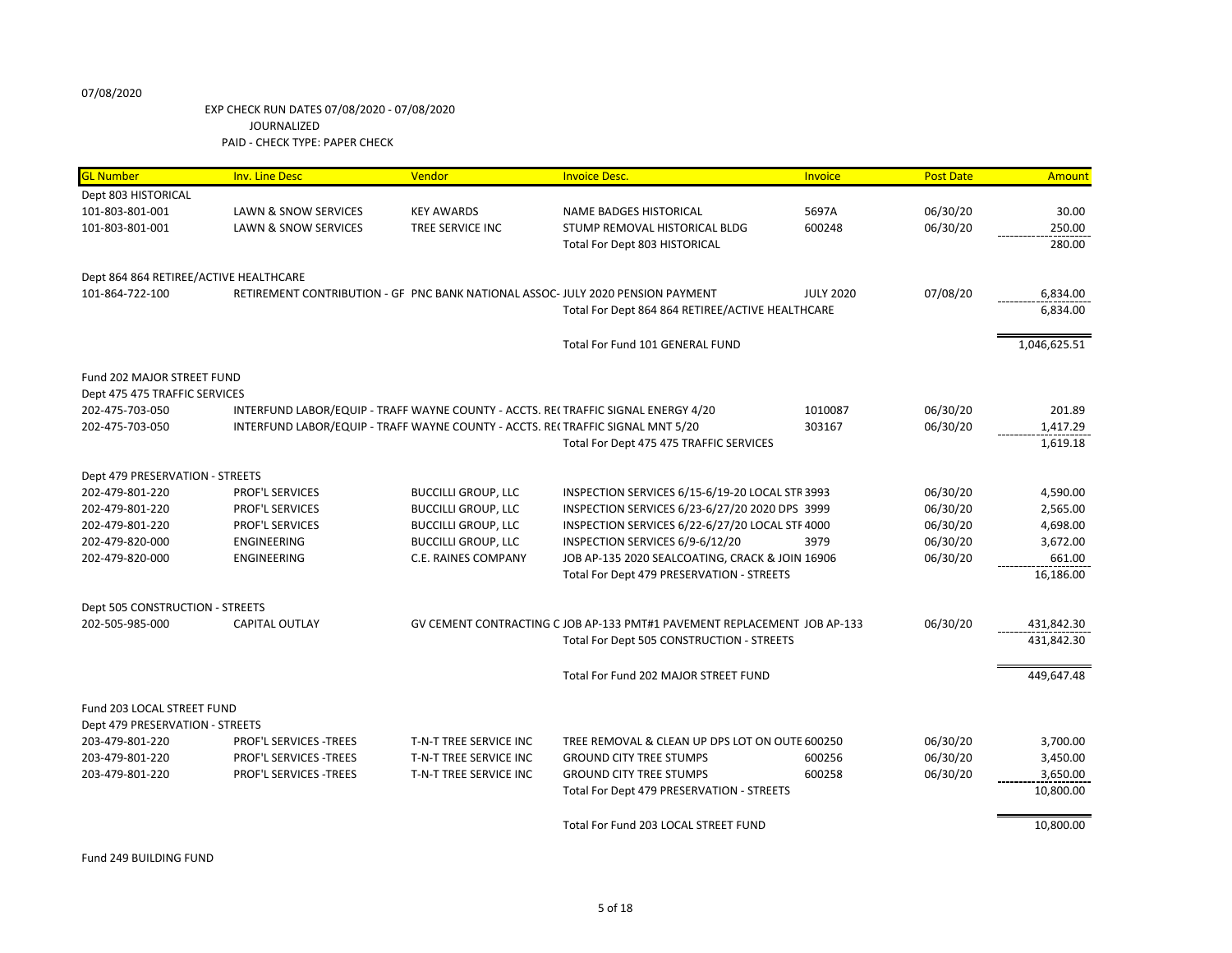| <b>GL Number</b>                 | <b>Inv. Line Desc</b>           | Vendor                                         | <b>Invoice Desc.</b>                                                     | Invoice      | <b>Post Date</b> | Amount    |
|----------------------------------|---------------------------------|------------------------------------------------|--------------------------------------------------------------------------|--------------|------------------|-----------|
| Dept 371 371 BUILDING DEPARTMENT |                                 |                                                |                                                                          |              |                  |           |
| 249-371-939-000                  | <b>VEHICLE MAINTENANCE</b>      | <b>GLENDALE AUTO VALUE</b>                     | PARTS FOR 2006 FORD F150                                                 | 359-189766   | 06/30/20         | 84.58     |
|                                  |                                 |                                                | Total For Dept 371 371 BUILDING DEPARTMENT                               |              |                  | 84.58     |
|                                  |                                 |                                                |                                                                          |              |                  |           |
|                                  |                                 |                                                | Total For Fund 249 BUILDING FUND                                         |              |                  | 84.58     |
| Fund 250 DDA OPERATING           |                                 |                                                |                                                                          |              |                  |           |
| Dept 000                         |                                 |                                                |                                                                          |              |                  |           |
| 250-000-801-001                  | <b>LAWN SERVICES</b>            | <b>D&amp;B LANDSCAPING INC</b>                 | SERVICES AT DDA OFFICE                                                   | 193561       | 06/30/20         | 189.00    |
| 250-000-801-001                  | <b>LAWN SERVICES</b>            | D&B LANDSCAPING INC                            | <b>WEED CONTROL</b>                                                      | 193727       | 06/30/20         | 395.00    |
| 250-000-826-000                  | <b>LEGAL SERVICES</b>           | MILLER & MILLER, P.C.                          | JUNE 2020 LEGAL SERVICES                                                 | A-06302020   | 06/30/20         | 1,250.00  |
| 250-000-920-000                  | <b>UTILITIES</b>                | <b>ALLEN PARK WATER</b>                        | DDA WATER USAGE 3/1-6/12/20                                              | 010-AL065-43 | 06/30/20         | 59.25     |
| 250-000-960-000                  | MARKETING/PROMOTIONS            |                                                | COMMUNITY PUBLISIHG & M AP TODAY JUNE 2020 EDITION                       | 8370         | 06/30/20         | 1,575.00  |
| 250-000-962-000                  | <b>MISCELLANEOUS</b>            | DOWNRIVER PEST CONTROL PEST CONTROL DDA OFFICE |                                                                          | 062220       | 06/30/20         | 180.00    |
| 250-000-962-000                  | MISCELLANEOUS                   |                                                | KENCO FIRE EQUIPMENT, INC FIRE EXTINGUISHER EXPECTION DDA                | 200623-2     | 06/30/20         | 35.00     |
| 250-000-962-000                  | <b>MISCELLANEOUS</b>            |                                                | SOUTHERN WAYNE CTY REGII DESTINATION DOWNRIVER COALITION TRADEN 6565     |              | 06/30/20         | 500.00    |
|                                  |                                 |                                                | Total For Dept 000                                                       |              |                  | 4,183.25  |
|                                  |                                 |                                                | Total For Fund 250 DDA OPERATING                                         |              |                  | 4,183.25  |
|                                  |                                 |                                                |                                                                          |              |                  |           |
| Fund 271 LIBRARY                 |                                 |                                                |                                                                          |              |                  |           |
| Dept 000                         |                                 |                                                |                                                                          |              |                  |           |
| 271-000-726-000                  | <b>WORKERS COMPENSATION INS</b> |                                                | MICHIGAN MUNICIPAL LEAGL MML 7/1/20-7/1/21 WORKERS COMP FUND PR 10525205 |              | 07/08/20         | 2,295.00  |
| 271-000-757-000                  | <b>OPERATING SUPPLIES</b>       |                                                | COLLABORATIVE SUMMER LII SUMMER READING SUPPLIES                         | 10464        | 07/08/20         | 1,093.35  |
| 271-000-757-000                  | <b>OPERATING SUPPLIES</b>       |                                                | TOBIAS, MELISSA BEHRING FAIRY GODMOTHER MUSIC VIRTURAL 7/14/20 AP2020007 |              | 07/08/20         | 300.00    |
| 271-000-757-000                  | <b>OPERATING SUPPLIES</b>       |                                                | HOWELL NATURE CENTER LL FINAL PMT ON MYTH CRACKERS READING PRO 07102020  |              | 06/30/20         | 216.77    |
| 271-000-757-000                  | <b>OPERATING SUPPLIES</b>       | LEONARDOMUSIC                                  | VIRTUAL SUMMER READING PROG 7/17/20                                      | 071720       | 07/08/20         | 400.00    |
| 271-000-757-000                  | <b>OPERATING SUPPLIES</b>       |                                                | MIDWEST COLLABORATIVE LI MCLS ANNUAL MEMBERSHIP FEE 7/1-6/30/21 351332   |              | 07/08/20         | 125.00    |
| 271-000-827-000                  | <b>LIBRARY SERVICES</b>         | THE LIBRARY NETWORK                            | <b>EMAIL ACCT FOR LIBRARY</b>                                            | 66206        | 06/30/20         | 25.00     |
| 271-000-827-000                  | <b>LIBRARY SERVICES</b>         | THE LIBRARY NETWORK                            | <b>CIRCUIT COST FOR LIBRARY</b>                                          | 66209        | 06/30/20         | 1,713.75  |
| 271-000-828-000                  | <b>MATERIALS</b>                | <b>BAKER &amp; TAYLOR</b>                      | <b>MATERIALS FOR LIBRARY</b>                                             | 2035161344   | 06/30/20         | 27.96     |
| 271-000-828-000                  | <b>MATERIALS</b>                | <b>BAKER &amp; TAYLOR</b>                      | <b>MATERIALS FOR LIBRARY</b>                                             | 2035180781   | 06/30/20         | 17.97     |
| 271-000-828-000                  | <b>MATERIALS</b>                | <b>BRODART CO.</b>                             | YOUNG ADULT SERVICES 7/20-6/2021                                         | M179215      | 07/08/20         | 2,834.16  |
| 271-000-828-000                  | <b>MATERIALS</b>                | <b>BRODART CO.</b>                             | ADULT SERVICES 7/20-6/2021                                               | M178155      | 07/08/20         | 16,793.28 |
| 271-000-828-000                  | <b>MATERIALS</b>                | <b>BRODART CO.</b>                             | CHILDREN SESSION 7/20-6/2021                                             | J179751      | 07/08/20         | 6,350.40  |
| 271-000-828-000                  | <b>MATERIALS</b>                | <b>BRODART CO.</b>                             | DVD SERVICES 7/20-6/2021                                                 | J179850      | 07/08/20         | 4,762.80  |
| 271-000-828-000                  | <b>MATERIALS</b>                | <b>CARL SANDBURG LIBRARY</b>                   | <b>REFUND ON DAMAGED BOOK</b>                                            | 6242020      | 06/30/20         | 16.00     |
| 271-000-931-000                  | <b>BUILDING MAINTENANCE</b>     | <b>HADDIX ELECTRIC</b>                         | PROVIDE LABOR TO RELOCATE POWER POLE #110079                             |              | 06/30/20         | 210.00    |
| 271-000-931-000                  | <b>BUILDING MAINTENANCE</b>     | <b>HADDIX ELECTRIC</b>                         | PROVIDE MATERIAL & LABOR TO RELOCATE PO 10067                            |              | 06/30/20         | 200.00    |
| 271-000-931-000                  | <b>BUILDING MAINTENANCE</b>     | <b>ORKIN</b>                                   | <b>LIBRARY PEST CONTROL</b>                                              | 198449263    | 06/30/20         | 300.00    |
| 271-000-931-000                  | <b>BUILDING MAINTENANCE</b>     | PRINCIPAL PLUMBING                             | TEST & CERTIFY 7 BACK FLOW ASSEMBLIES                                    | 062220       | 06/30/20         | 157.14    |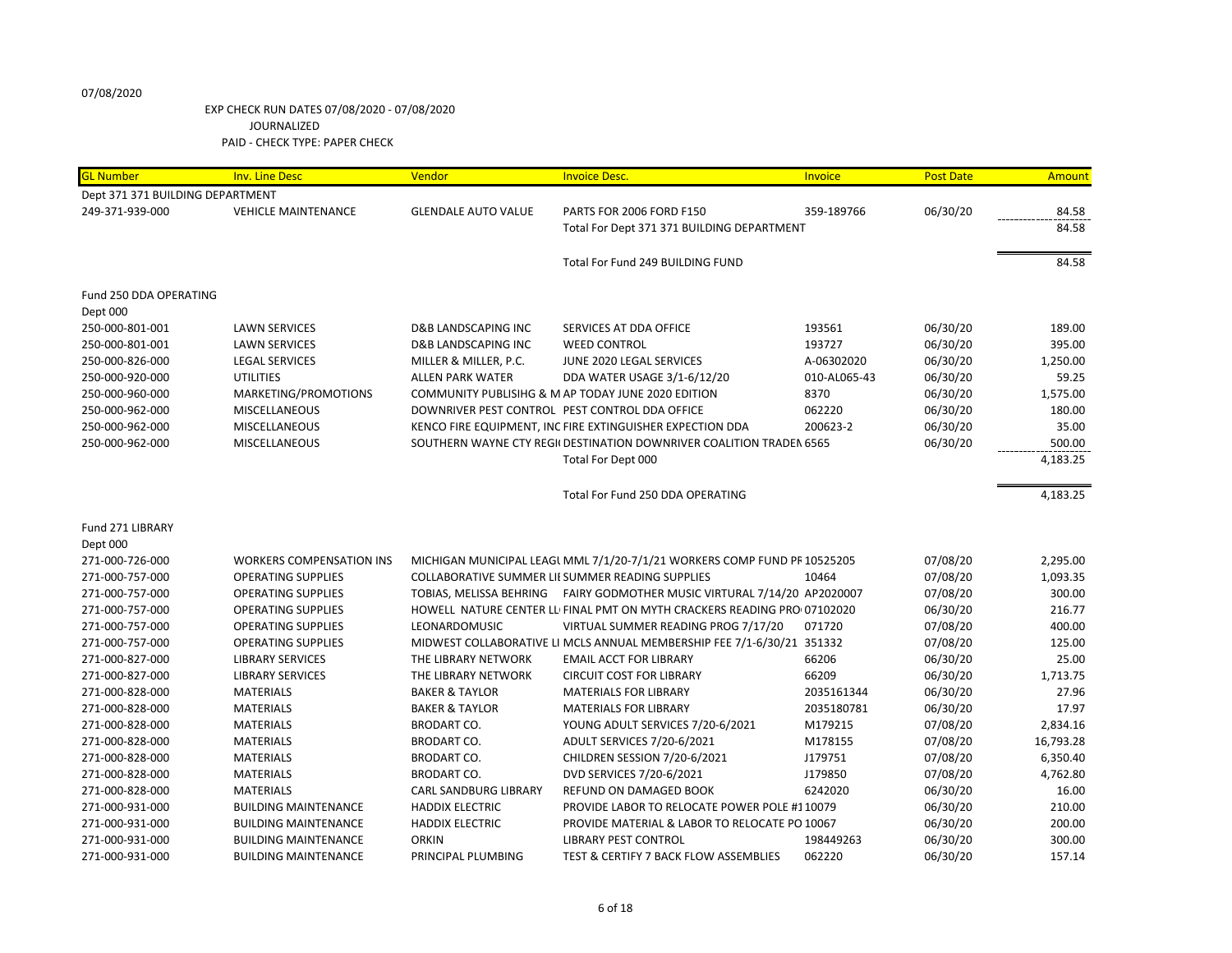| <b>GL Number</b>              | <b>Inv. Line Desc</b>                    | Vendor                                       | <b>Invoice Desc.</b>                                                                                  | <b>Invoice</b>  | <b>Post Date</b> | Amount     |
|-------------------------------|------------------------------------------|----------------------------------------------|-------------------------------------------------------------------------------------------------------|-----------------|------------------|------------|
| 271-000-931-000               | <b>BUILDING MAINTENANCE</b>              | PRINCIPAL PLUMBING                           | <b>INSTALL ELKAY WATER COOLER</b>                                                                     | 062220 LIB      | 06/30/20         | 250.00     |
|                               |                                          |                                              | Total For Dept 000                                                                                    |                 |                  | 38,088.58  |
|                               |                                          |                                              |                                                                                                       |                 |                  |            |
|                               |                                          |                                              | <b>Total For Fund 271 LIBRARY</b>                                                                     |                 |                  | 38,088.58  |
| Fund 401 CAPITAL PROJECT FUND |                                          |                                              |                                                                                                       |                 |                  |            |
| Dept 000                      |                                          |                                              |                                                                                                       |                 |                  |            |
| 401-000-987-300               |                                          |                                              | CONST-DPS/WATER 16,089-8044.5 BURNS CONSTRUCTION & REI FINAL PMT OF DPW PAVILLON FRAMING & RO( REFUND |                 | 06/30/20         | 8,044.50   |
| 401-000-987-300               | CONST-DPS/WATER                          |                                              | FRANK TARNOWSKI PLUMBIN PLUMBING REPAIRS AT NEW DPW BLDG OLD S1061520                                 |                 | 06/30/20         | 550.00     |
| 401-000-987-300               | CONST-DPS/WATER                          | <b>WAYNE COUNTY</b>                          | PERMIT FEE'S FOR NEW DPS                                                                              | PERMIT FEE'S    | 07/08/20         | 13,820.00  |
| 401-000-985-004               | CAPITAL OUTLAY-PARK & REC                | PENNI BRADY                                  | PURCHASE OF SHOWMOBILE FROM EBAY                                                                      | SHOWMOBILE      | 6/30/2020        | 29,000.00  |
|                               |                                          |                                              |                                                                                                       |                 |                  |            |
|                               |                                          |                                              | Total For Fund 401 CAPITAL PROJECT FUND                                                               |                 |                  | 51,414.50  |
| Fund 592 WATER & SEWER        |                                          |                                              |                                                                                                       |                 |                  |            |
| Dept 600 WATER                |                                          |                                              |                                                                                                       |                 |                  |            |
| 592-600-745-400               | <b>METER MAINTENANCE</b>                 | ETNA SUPPLY COMPANY                          | <b>PARTS</b>                                                                                          | \$103451035.001 | 06/30/20         | 1,080.00   |
| 592-600-748-000               | <b>HYDRANT MAINTENANCE</b>               | CORE & MAIN LP                               | <b>PARTS</b>                                                                                          | M464190         | 06/30/20         | 1,313.85   |
| 592-600-748-000               | <b>HYDRANT MAINTENANCE</b>               | D & L GARDEN CENTER, INC.                    | <b>PARTS</b>                                                                                          | 12854           | 06/30/20         | 10.68      |
| 592-600-748-000               | <b>HYDRANT MAINTENANCE</b>               | PETTY CASH - WATER                           | REIMBURSEMENT FOR PETTY CASH WATER                                                                    | REIMBURSEMENT   | 06/30/20         | 20.00      |
| 592-600-873-000               | <b>MAIN MAINTENANCE</b>                  | CORE & MAIN LP                               | <b>PARTS</b>                                                                                          | M326704         | 06/30/20         | 3,658.56   |
| 592-600-873-000               | <b>MAIN MAINTENANCE</b>                  | CORE & MAIN LP                               | <b>PARTS</b>                                                                                          | M330199         | 06/30/20         | 422.58     |
| 592-600-873-000               | <b>MAIN MAINTENANCE</b>                  | CORE & MAIN LP                               | <b>PARTS</b>                                                                                          | M336088         | 06/30/20         | 511.32     |
| 592-600-873-000               | <b>MAIN MAINTENANCE</b>                  | CORE & MAIN LP                               | <b>SUPPLIES</b>                                                                                       | M397583         | 06/30/20         | 1,242.24   |
| 592-600-873-000               | <b>MAIN MAINTENANCE</b>                  | D & L GARDEN CENTER, INC. TOPSOIL            |                                                                                                       | 12123           | 06/30/20         | 360.00     |
| 592-600-873-000               | <b>MAIN MAINTENANCE</b>                  | JOHN D. OSBORNE TRUCKING SUPPLIES WATER DEPT |                                                                                                       | 092918          | 06/30/20         | 534.75     |
| 592-600-873-000               | <b>MAIN MAINTENANCE</b>                  | PETTY CASH - WATER                           | REIMBURSEMENT FOR PETTY CASH WATER                                                                    | REIMBURSEMENT   | 06/30/20         | 8.21       |
| 592-600-873-000               | <b>MAIN MAINTENANCE</b>                  | STATE OF MICHIGAN                            | <b>MDEQ LABORATORY SERVICES</b>                                                                       | 761-10512275    | 06/30/20         | 175.00     |
| 592-600-926-050               | PURCHASED WATER                          |                                              | GREAT LAKES WATER AUTHO MAY 2020 WHOLESALE WATER USAGE                                                | MAYWHOLESALE    | 06/30/20         | 196,363.51 |
| 592-600-939-000               | <b>VEHICLE MAINTENANCE</b>               | A & B LOCKSMITH                              | <b>SUPPLIES</b>                                                                                       | 88900           | 06/30/20         | 55.95      |
| 592-600-939-000               | <b>VEHICLE MAINTENANCE</b>               | FLEETPRIDE, INC.                             | <b>PARTS</b>                                                                                          | 53637692        | 06/30/20         | 80.97      |
| 592-600-978-004               | <b>CROSS CONNECTION PROGRAM</b>          | HYDRO DESIGNS, INC.                          | JUNE 2020 CROSS CONN INSPECTION COMMER 0057933-IN                                                     |                 | 06/30/20         | 1,500.00   |
| 592-600-978-004               | <b>CROSS CONNECTION PROGRAM</b>          | HYDRO DESIGNS, INC.                          | JUNE 2020 CROSS CONN INSPECTION SERVICES 0057692-IN                                                   |                 | 06/30/20         | 4,934.00   |
|                               |                                          |                                              | Total For Dept 600 WATER                                                                              |                 |                  | 212,271.62 |
|                               |                                          |                                              |                                                                                                       |                 |                  |            |
| Dept 601 601 SEWER            |                                          |                                              |                                                                                                       |                 |                  |            |
| 592-601-607-100               | WAYNE COUNTY DRAIN ASSESSME WAYNE COUNTY |                                              | FY2019 DRAIN ASSESSMENT                                                                               | 302815          | 06/30/20         | 6,617.49   |
| 592-601-712-000               | <b>UNIFORMS WATER</b>                    | CINTAS CORP. #0721                           | MAY 2020 WATER DEPT UNIFORM SERVICES                                                                  | 4049960458      | 06/30/20         | 61.89      |
| 592-601-712-000               | <b>UNIFORMS WATER</b>                    | CINTAS CORP. #0721                           | MAY 2020 WATER DEPT UNIFORM SERVICES                                                                  | 4050439836      | 06/30/20         | 86.86      |
| 592-601-712-000               | <b>UNIFORMS WATER</b>                    | CINTAS CORP. #0721                           | MAY 2020 WATER DEPT UNIFORM SERVICES                                                                  | 4051150437      | 06/30/20         | 64.86      |
| 592-601-712-000               | <b>UNIFORMS WATER</b>                    | CINTAS CORP. #0721                           | MAY 2020 WATER DEPT UNIFORM SERVICES                                                                  | 4051542780      | 06/30/20         | 64.86      |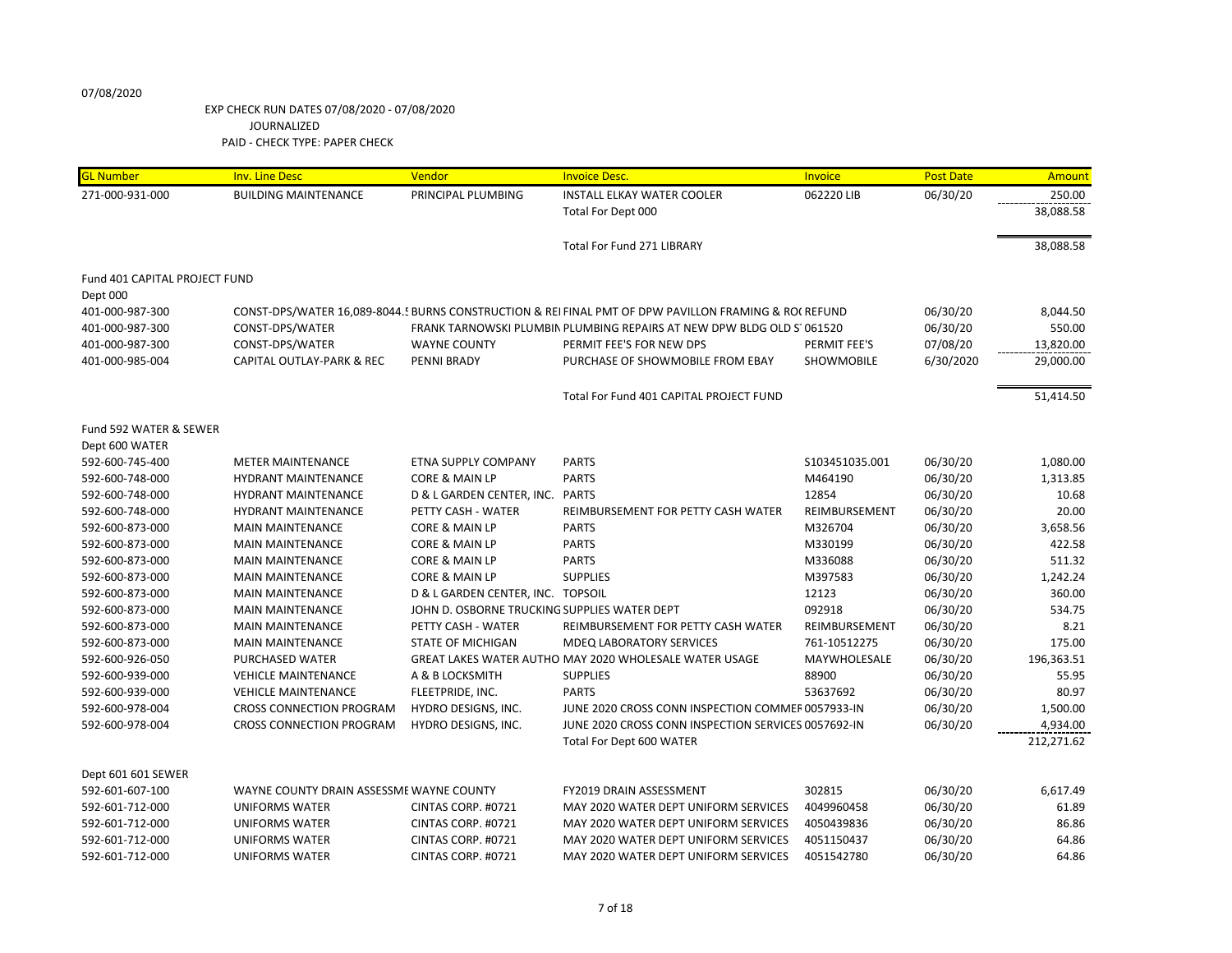#### EXP CHECK RUN DATES 07/08/2020 - 07/08/2020 JOURNALIZED PAID - CHECK TYPE: PAPER CHECK

GL Number **Inv. Line Desc** Vendor **Invoice Desc.** Invoice Desc. Invoice Desc. Invoice Amount Post Date Amount 592-601-757-000 OPERATING SUPPLIES PETTY CASH - WATER REIMBURSEMENT FOR PETTY CASH WATER REIMBURSEMENT 06/30/20 56.75 592-601-757-000 OPERATING SUPPLIES SMART BILL JULY 2020 WATER BILLS & SUPPLIES 43537-S 06/30/20 1,978.64 592-601-820-000 ENGINEERING BUCCILLI GROUP, LLC INSPECTION SERVICES 6/8/20 3980 06/30/20 594.00 592-601-907-000 WAYNE COUNTY DRAIN ASSESSME WAYNE COUNTY DEPT. OF EN ALLIANCE OF DOWNRIVER COMMUNTIES OF 2(302755 06/30/20 9,519.25 592-601-907-200 WAYNE COUNTY - ECPAD WAYNE COUNTY DEPT. OF EN ALLIANCE OF DOWNRIVER COMMUNTIES OF 2(302755 06/30/20 9,519.24 592-601-907-300 EXCESS FLOW- WAYNE COUNTY DUWA JUNE 2020 FIXED EXCESS CHARGES 0000300864 06/30/20 68,579.00 592-601-908-000 IWC CHARGES- DETROIT GREAT LAKES WATER AUTHO MAY 2020 IWC SERVICES MAYIWC 66/30/20 1,532.83 592-601-921-000 OFFICE SUPPLIES PETTY CASH - WATER REIMBURSEMENT FOR PETTY CASH WATER REIMBURSEMENT 06/30/20 6.32 592-601-927-050 SEWAGE DISPOSAL-GLWA GREAT LAKES WATER AUTHORITY JUNE 2020 SEWAGE CHARGES JUNESEWAGE 06/30/20 71,200.00 592-601-927-060 SEWAGE DISPOSAL- WAYNE COUN DUWA MAY 2020 SEWAGE SERVICES MAYSEWAGE 06/30/20 67,265.02 592-601-930-000 SEWER MAINTENANCE CORE & MAIN LP PARTS 2,658.24 592-601-930-000 SEWER MAINTENANCE D & L GARDEN CENTER, INC. TOPSOIL 12112 06/30/20 90.00 592-601-930-000 SEWER MAINTENANCE DIX BLOCK & SUPPLY CO. SUPPLIES 141682 06/30/20 351.17 592-601-939-100 VEHICLE MAINTENANCE GLENDALE AUTO VALUE PARTS 359-191040 06/30/20 36.98 592-601-939-100 VEHICLE MAINTENANCE ROWLEY BROTHERS INC. SUPPLIES 2250080-00 06/30/20 152.77 592-601-940-500 FAIRLANE/INDEPNCE MKT STATIOI SECURITY CENTRAL PROTECTI BURG/FIRE SERVICES FAIRLANE GREEN MALL 7, 5971375 07/08/20 599.95 592-601-951-000 ENGINEERING CONSULTANTS C.E. RAINES COMPANY JOB AP-01 GENERAL PROJECTS 16902 06/30/20 1,066.00 592-601-960-000 TRAINING & EDUCATION RADILLO, TONY REFUND OF CC FEE CHARGE 6/16/20 REFUND 06/30/20 8.25 592-601-962-000 MISCELLANEOUS CITYWORKS CITYWORKS ANNUAL MNT 8/10/20-8/9/2021 2421 07/08/20 28,750.00 Total For Dept 601 601 SEWER 270,300.37 Dept 603 603 BASIN 592-603-757-000 OPERATING SUPPLIES KENNEDY INDUSTRIES FIELD SERVICES AP LOWES PUMP STN 618749 06/30/20 3,795.00 592-603-853-000 TELEPHONE- VERIZON WIRELESS PUMP STN SERVICES 5/11-6/10/20 9856316479 06/30/20 242.16 592-603-930-000 SEWER MAINTENANCE KENNEDY INDUSTRIES LOWES PUMP STORM WATER 618446 06/30/20 574.50 Total For Dept 603 603 BASIN 4,611.66 Dept 604 ADMINISTRATION/DEBT 592-604-722-100 RETIREMENT CONTRIBUTION - DB PNC BANK NATIONAL ASSOC- JULY 2020 PENSION PAYMENT JULY 2020 07/08/20 07/08/20 592-604-726-000 WORKERS COMPENSATION INS MICHIGAN MUNICIPAL LEAGL MML 7/1/20-7/1/21 WORKERS COMP FUND PR 10525205 07/08/20 16,182.00 592-604-820-000 ENGINEERING C.E. RAINES COMPANY JOB AP-129 ALLEN ROAD BRIDGE REPLACEMEN 16905 06/30/20 1,296.00 592-604-820-000 ENGINEERING C.E. RAINES COMPANY JOB AP-17 NPDESMS4 PERMIT 16903 06/30/20 400.00 592-604-820-000 ENGINEERING C.E. RAINES COMPANY JOB AP-134 WATER MAIN REPLACEMENT MEYE 16901 06/30/20 15,860.03 592-604-820-000 ENGINEERING C.E. RAINES COMPANY JOB AP-98 DPW YARD PROG BILLING 16904 06/30/20 10,536.00 592-604-820-000 ENGINEERING C.E. RAINES COMPANY JOB AP-134 WATER MAIN REPLACEMTN BELMC 16900 06/30/20 19,869.72 592-604-820-000 ENGINEERING FISHBECK,THOMPSON,CARR I PROF SERVICES THRU 6/12/20 AP BASIN ARC FL392702 06/30/20 66/30/20 3,892.05 592-604-944-000 CONSENT JUDGEMENT EXPENSE WAYNE COUNTY 2020-2021 JUDGEMENT LEVY 302530 07/08/20 108,531.74 Total For Dept 604 ADMINISTRATION/DEBT 191,361.54

Total For Fund 592 WATER & SEWER 678,545.19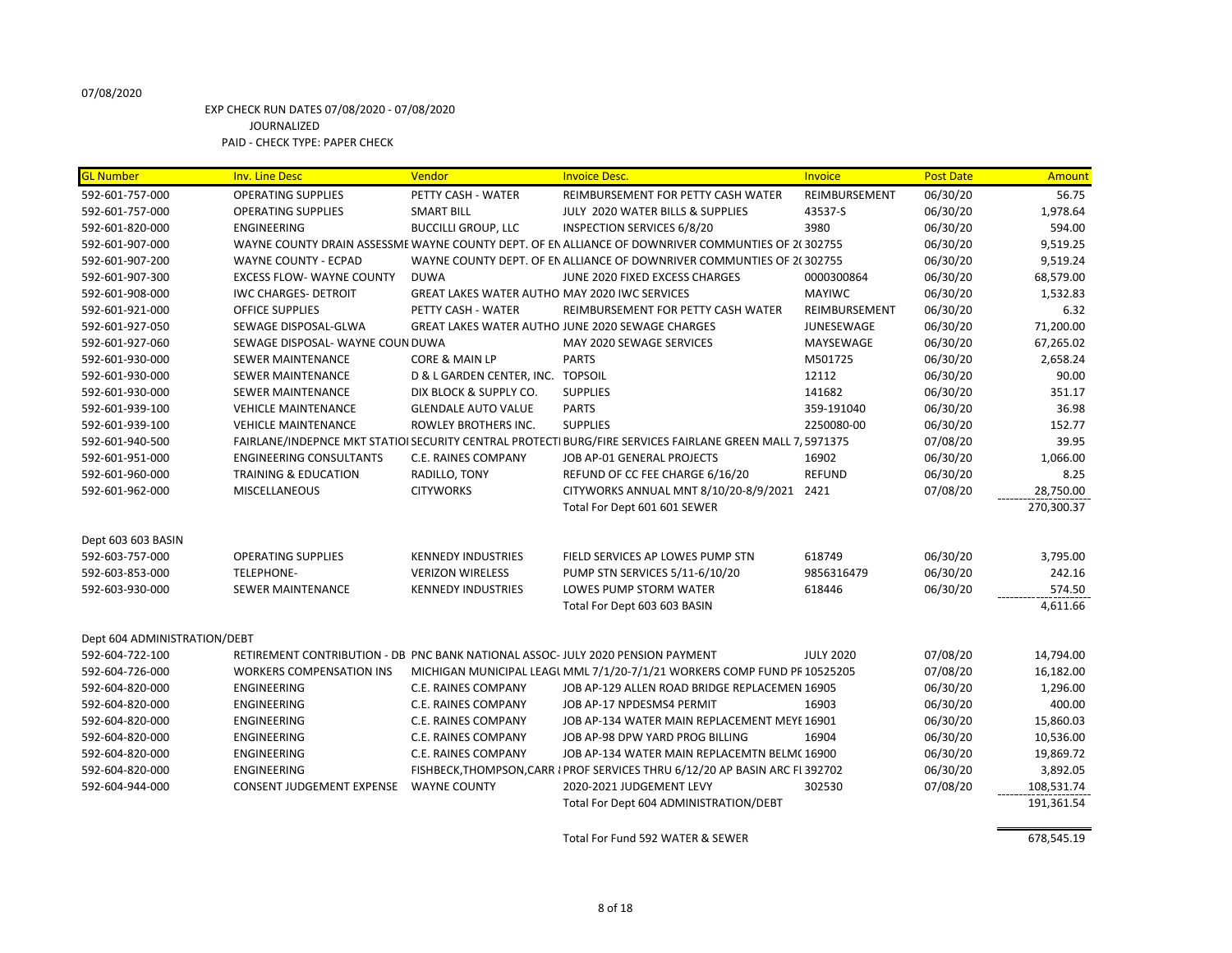| <b>GL Number</b>                    | <b>Inv. Line Desc</b>                      | Vendor                             | <b>Invoice Desc.</b>                                                             | Invoice        | <b>Post Date</b> | Amount       |
|-------------------------------------|--------------------------------------------|------------------------------------|----------------------------------------------------------------------------------|----------------|------------------|--------------|
| Fund 701 TRUST AND AGENCY           |                                            |                                    |                                                                                  |                |                  |              |
| Dept 000                            |                                            |                                    |                                                                                  |                |                  |              |
| 701-000-240-000                     | <b>BLOCK GRANT REHAB. ESCROW</b>           |                                    | WAYNE COUNTY REGISTER OI RECORDING FEE FOR 1 DISCHARGE OF LIEN 929 9290 ROSEDALE |                | 06/30/20         | 15.00        |
| 701-000-242-000                     | <b>CITY FESTIVITIES ESCROW</b>             | <b>KEY AWARDS</b>                  | <b>BIKE AWARDS</b>                                                               | 5768A          | 06/30/20         | 60.00        |
| 701-000-242-000                     | <b>CITY FESTIVITIES ESCROW</b>             | RIVIERA, CINDY                     | REIMBURSEMENT FOR SUPPLIES FOR BIKE RIDE REIMBURSEMENT                           |                | 06/30/20         | 14.90        |
| 701-000-242-000                     | CITY FESTIVITIES ESCROW                    |                                    | SEASONAL PROPERTY MANA( DISMANTLE ENTIRE WALL & REBUILD DAMAGE 2349              |                | 06/30/20         | 6,825.00     |
| 701-000-245-000                     | <b>PARKS &amp; RECREATION ESCROW</b>       | PARKWAY SERVICE INC                | PORTA POTTY SERVICES AT CHAMPAIGN PARK A-129189                                  |                | 06/30/20         | 160.00       |
| 701-000-245-000                     | <b>PARKS &amp; RECREATION ESCROW</b>       | PARKWAY SERVICE INC                | PORTA POTTY SERVICES CHAMPAIGN PK 6/17-7A-128956                                 |                | 06/30/20         | 160.00       |
| 701-000-246-500                     | <b>ENGINEERING ESCROW</b>                  | C.E. RAINES COMPANY                | JOB AP-01 GENERAL PROJECTS                                                       | 16902          | 06/30/20         | 918.00       |
| 701-000-249-000                     | <b>FLOWER BED ESCROW</b>                   |                                    | AMERICAN SPEEDY PRINTING FLOWERBED SIGNS FOR ADOPT A FLOWERBED 58083             |                | 06/30/20         | 195.00       |
| 701-000-249-000                     | FLOWER BED ESCROW TICKET 679 PAGE, JEFFREY |                                    | REIMBURSEMENT FOR ADOPT A BED PROG                                               | REIMBURSMENT   | 06/30/20         | 3,052.54     |
| 701-000-249-000                     | <b>FLOWER BED ESCROW</b>                   | PETTY CASH - D.P.S.                | REIMBURSEMENT FOR PETTY CASH DPS                                                 | REIMBURSEMENT  | 06/30/20         | 154.56       |
| 701-000-250-000                     | MEMORIAL TREE ESCROW                       | D & L GARDEN CENTER, INC. SUPPLIES |                                                                                  | 12827          | 06/30/20         | 199.99       |
|                                     |                                            |                                    | Total For Dept 000                                                               |                |                  | 11,754.99    |
|                                     |                                            |                                    | Total For Fund 701 TRUST AND AGENCY                                              |                |                  | 11,754.99    |
| Fund 703 SCHOOL AND COUNTY TAX FUND |                                            |                                    |                                                                                  |                |                  |              |
| Dept 000                            |                                            |                                    |                                                                                  |                |                  |              |
| 703-000-275-000                     | <b>REFUNDABLE TAXES</b>                    |                                    | WAYNE COUNTY TREASURER TAX PAYMENT APPLIED TO WATER IN ERROR                     | 30009060376000 | 06/30/20         | 415.63       |
|                                     |                                            |                                    | Total For Dept 000                                                               |                |                  | 415.63       |
|                                     |                                            |                                    | Total For Fund 703 SCHOOL AND COUNTY TAX FUND                                    |                |                  | 415.63       |
|                                     |                                            | Fund Totals:                       |                                                                                  |                |                  |              |
|                                     |                                            |                                    | Fund 101 GENERAL FUND                                                            |                |                  | 1,046,625.51 |
|                                     |                                            |                                    | <b>Fund 202 MAJOR STREET FUND</b>                                                |                |                  | 449,647.48   |
|                                     |                                            |                                    | Fund 203 LOCAL STREET FUND                                                       |                |                  | 10,800.00    |
|                                     |                                            |                                    | Fund 249 BUILDING FUND                                                           |                |                  | 84.58        |
|                                     |                                            |                                    | Fund 250 DDA OPERATING                                                           |                |                  | 4,183.25     |
|                                     |                                            |                                    | Fund 271 LIBRARY                                                                 |                |                  | 38,088.58    |
|                                     |                                            |                                    | Fund 401 CAPITAL PROJECT FUND                                                    |                |                  | 51,414.50    |
|                                     |                                            |                                    | Fund 592 WATER & SEWER                                                           |                |                  | 678,545.19   |
|                                     |                                            |                                    | Fund 701 TRUST AND AGENCY                                                        |                |                  | 11,754.99    |
|                                     |                                            |                                    | Fund 703 SCHOOL AND COUNTY TAX FUND                                              |                |                  | 415.63       |
|                                     |                                            |                                    | <b>Total For All Funds:</b>                                                      |                |                  | 2,291,559.71 |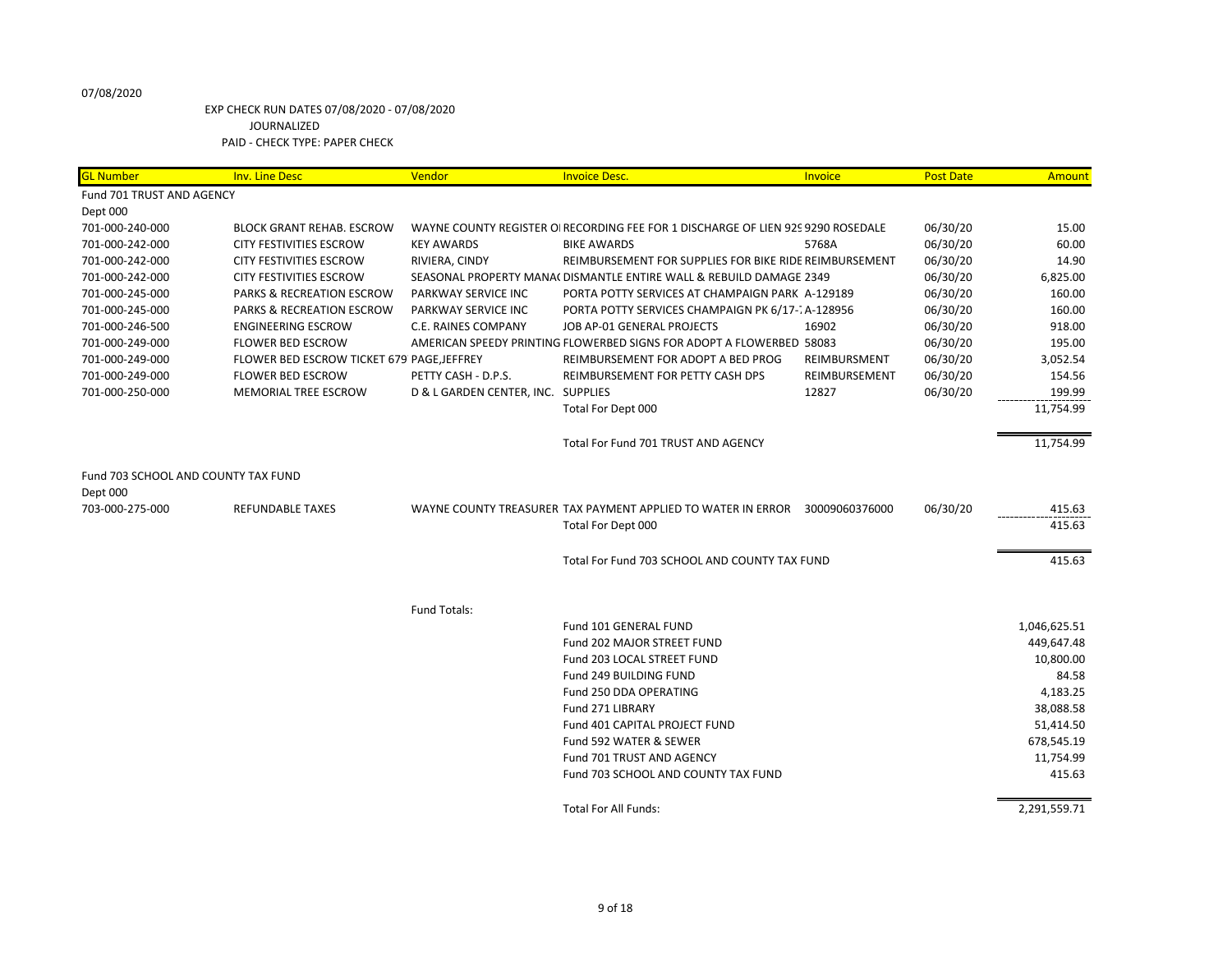| 108302                     |
|----------------------------|
| 108393<br>108339<br>108385 |
|                            |
| 108384                     |
| 108405                     |
| 108405                     |
| 108383                     |
| 108348                     |
| 108348                     |
| 108353                     |
| 108354                     |
| 108373                     |

Check #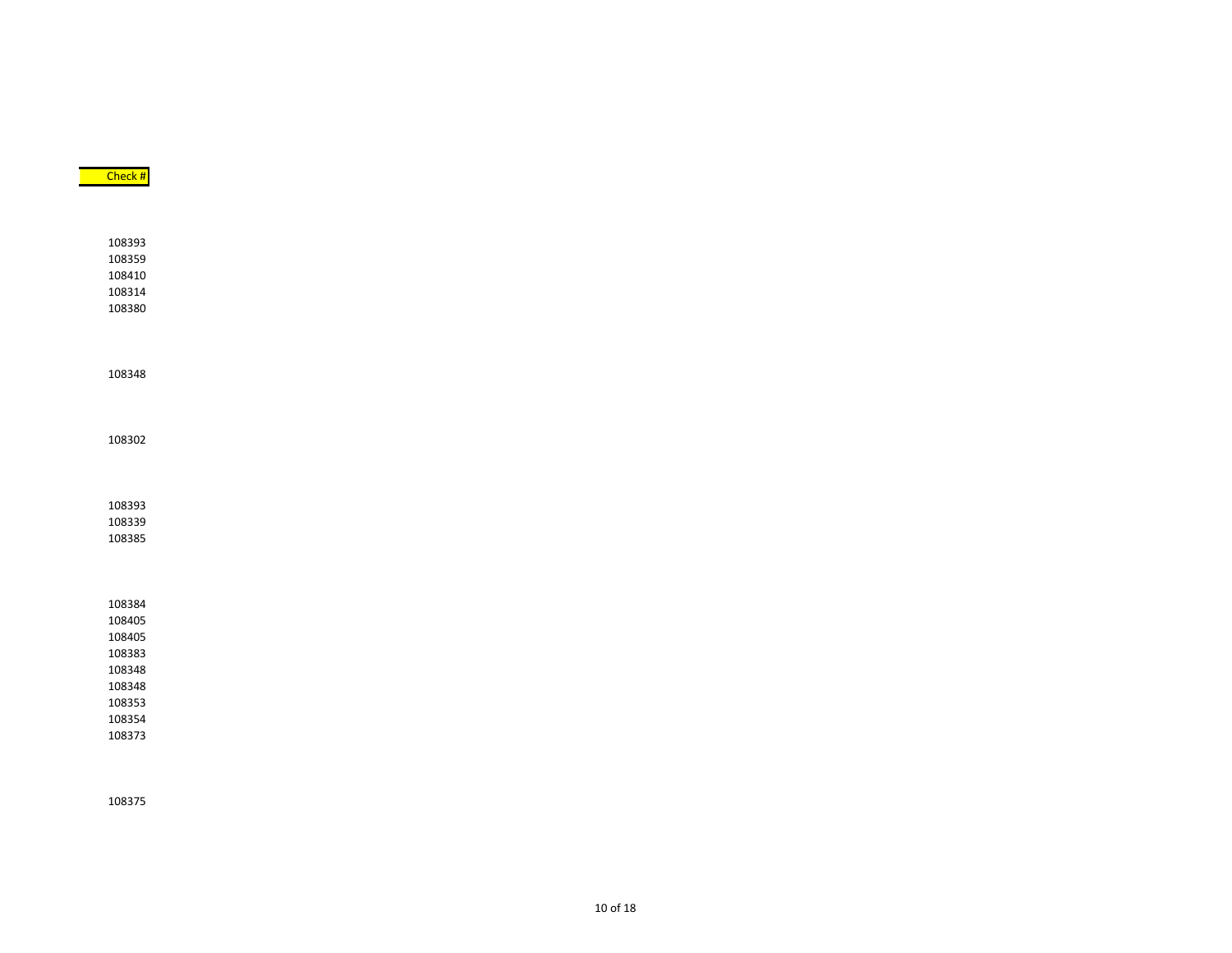| Check # |  |  |  |  |
|---------|--|--|--|--|
| 108307  |  |  |  |  |
| 108352  |  |  |  |  |
| 108365  |  |  |  |  |
|         |  |  |  |  |
|         |  |  |  |  |
|         |  |  |  |  |
| 108364  |  |  |  |  |
| 108431  |  |  |  |  |
|         |  |  |  |  |
|         |  |  |  |  |
|         |  |  |  |  |
| 108348  |  |  |  |  |
|         |  |  |  |  |
|         |  |  |  |  |
|         |  |  |  |  |
| 108393  |  |  |  |  |
| 108425  |  |  |  |  |
| 108324  |  |  |  |  |
| 108419  |  |  |  |  |
| 108318  |  |  |  |  |
| 108411  |  |  |  |  |
| 108309  |  |  |  |  |
| 108311  |  |  |  |  |
| 108357  |  |  |  |  |
| 108357  |  |  |  |  |
| 108379  |  |  |  |  |
| 108401  |  |  |  |  |
| 108420  |  |  |  |  |
| 108420  |  |  |  |  |
|         |  |  |  |  |
|         |  |  |  |  |
|         |  |  |  |  |
| 108393  |  |  |  |  |
| 108316  |  |  |  |  |
| 108386  |  |  |  |  |
| 108386  |  |  |  |  |
| 108386  |  |  |  |  |
| 108402  |  |  |  |  |
| 108346  |  |  |  |  |
| 108368  |  |  |  |  |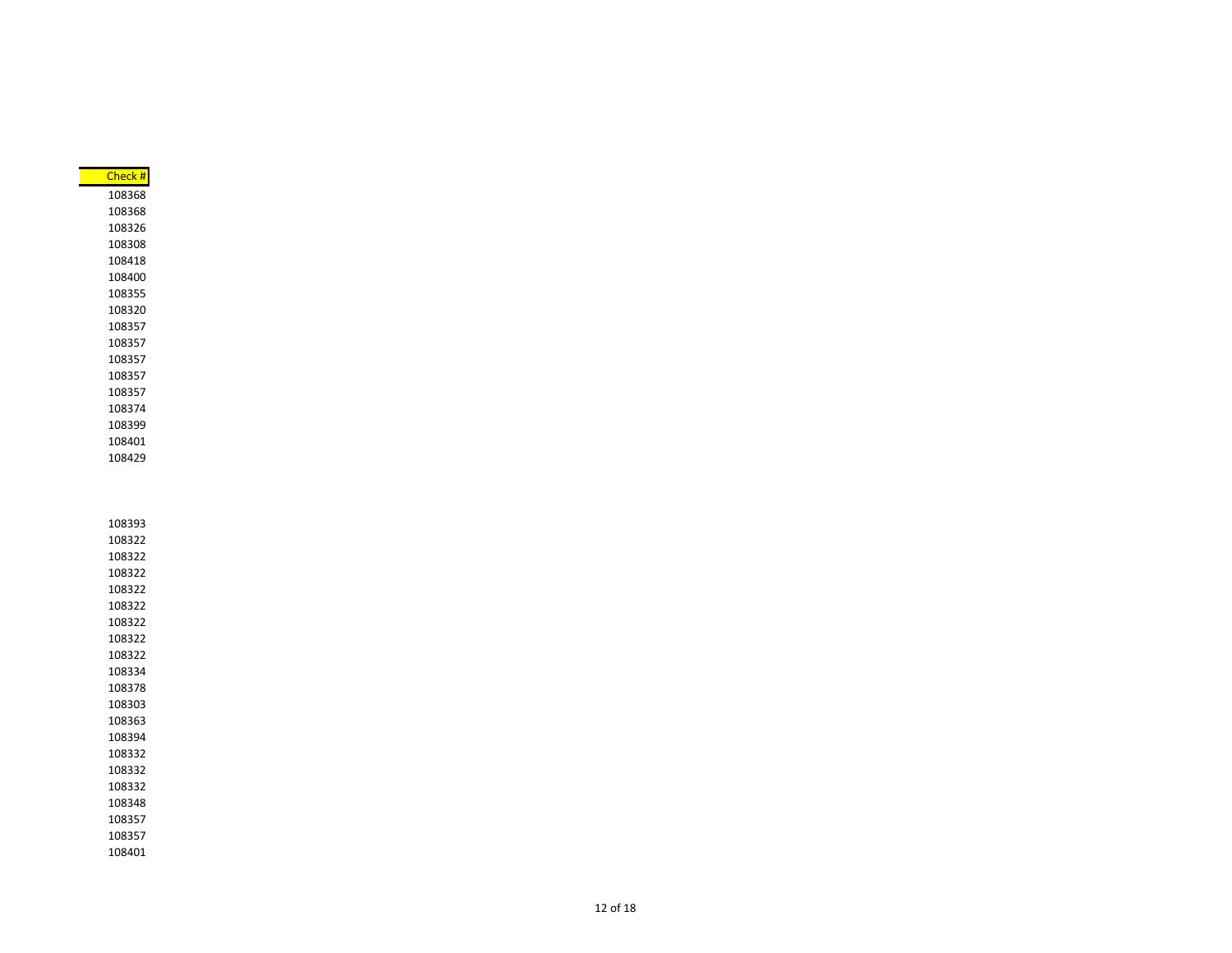| Check # |
|---------|
| 108406  |
| 108406  |
| 108406  |
| 108421  |
| 108329  |
|         |
|         |
|         |
| 108332  |
| 108406  |
| 108414  |
| 108414  |
| 108390  |
| 108342  |
| 108390  |
| 108306  |
| 108394  |
| 108394  |
| 108377  |
| 108408  |
| 108396  |
| 108340  |
| 108357  |
| 108401  |
| 108406  |
| 108406  |
| 108362  |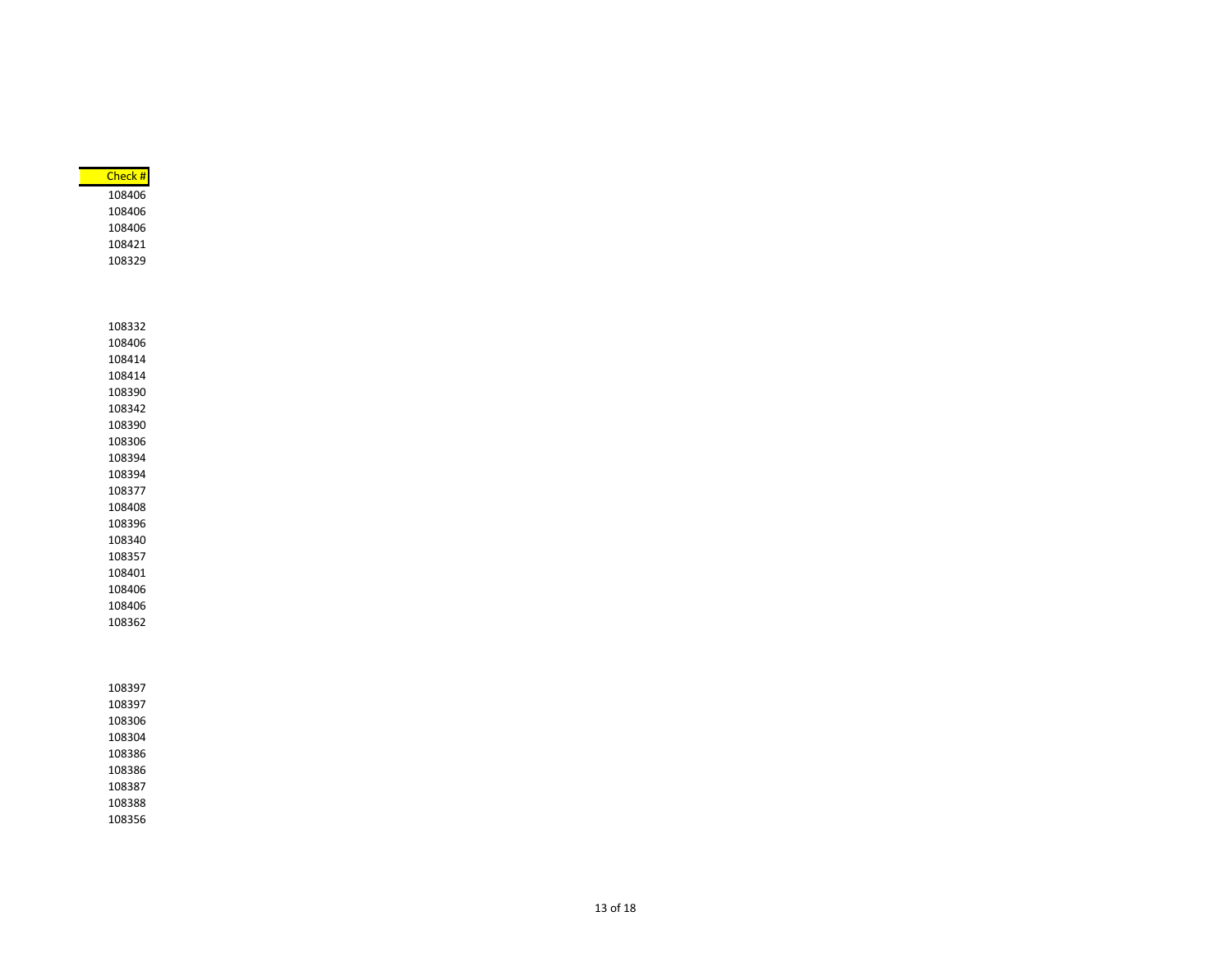| Check # |  |  |  |
|---------|--|--|--|
|         |  |  |  |
| 108372  |  |  |  |
| 108416  |  |  |  |
|         |  |  |  |
|         |  |  |  |
|         |  |  |  |
| 108393  |  |  |  |
|         |  |  |  |
|         |  |  |  |
|         |  |  |  |
|         |  |  |  |
|         |  |  |  |
|         |  |  |  |
| 108426  |  |  |  |
| 108427  |  |  |  |
|         |  |  |  |
|         |  |  |  |
|         |  |  |  |
| 108313  |  |  |  |
| 108313  |  |  |  |
| 108313  |  |  |  |
| 108313  |  |  |  |
| 108319  |  |  |  |
|         |  |  |  |
|         |  |  |  |
|         |  |  |  |
| 108360  |  |  |  |
|         |  |  |  |
|         |  |  |  |
|         |  |  |  |
|         |  |  |  |
|         |  |  |  |
|         |  |  |  |
| 108413  |  |  |  |
|         |  |  |  |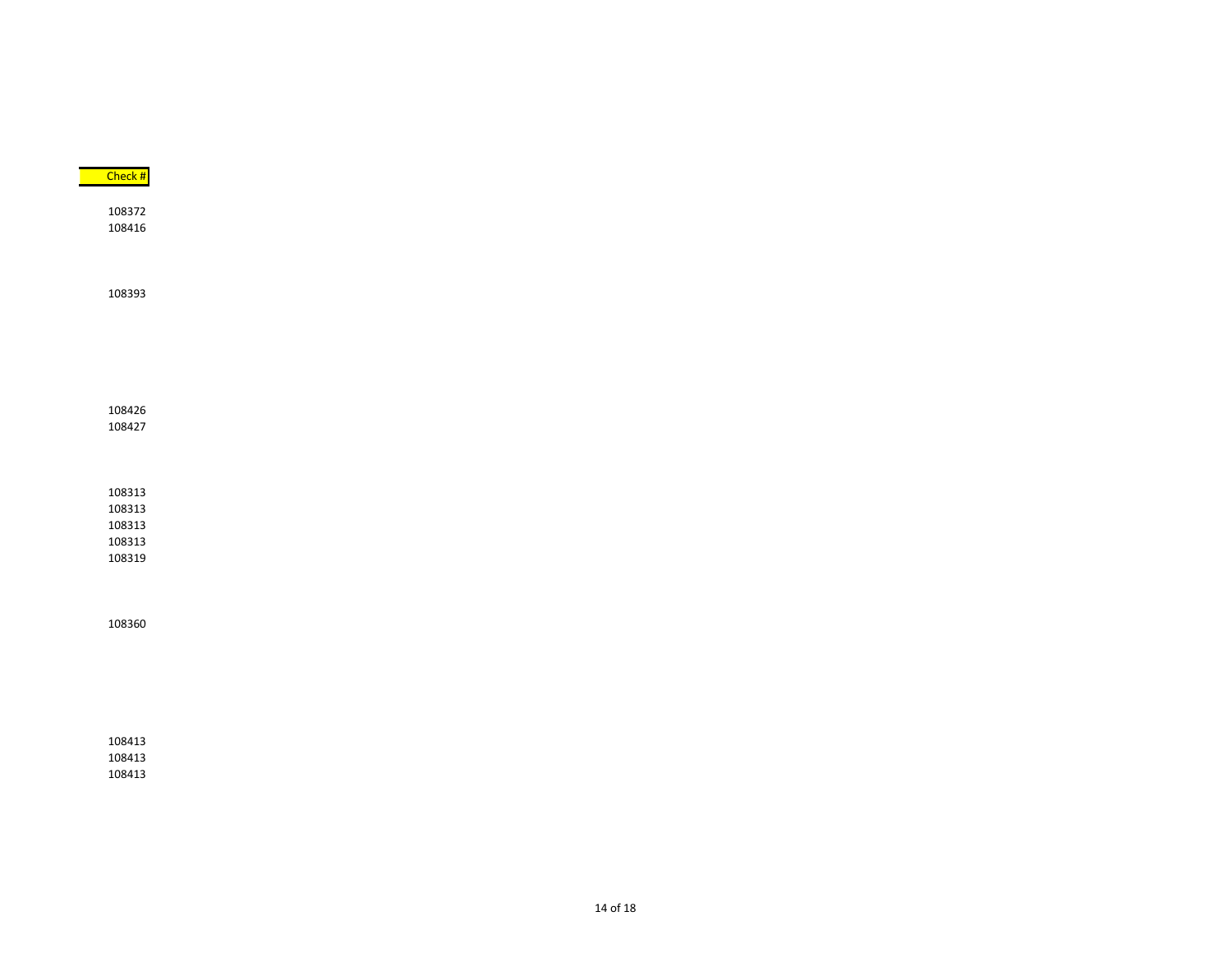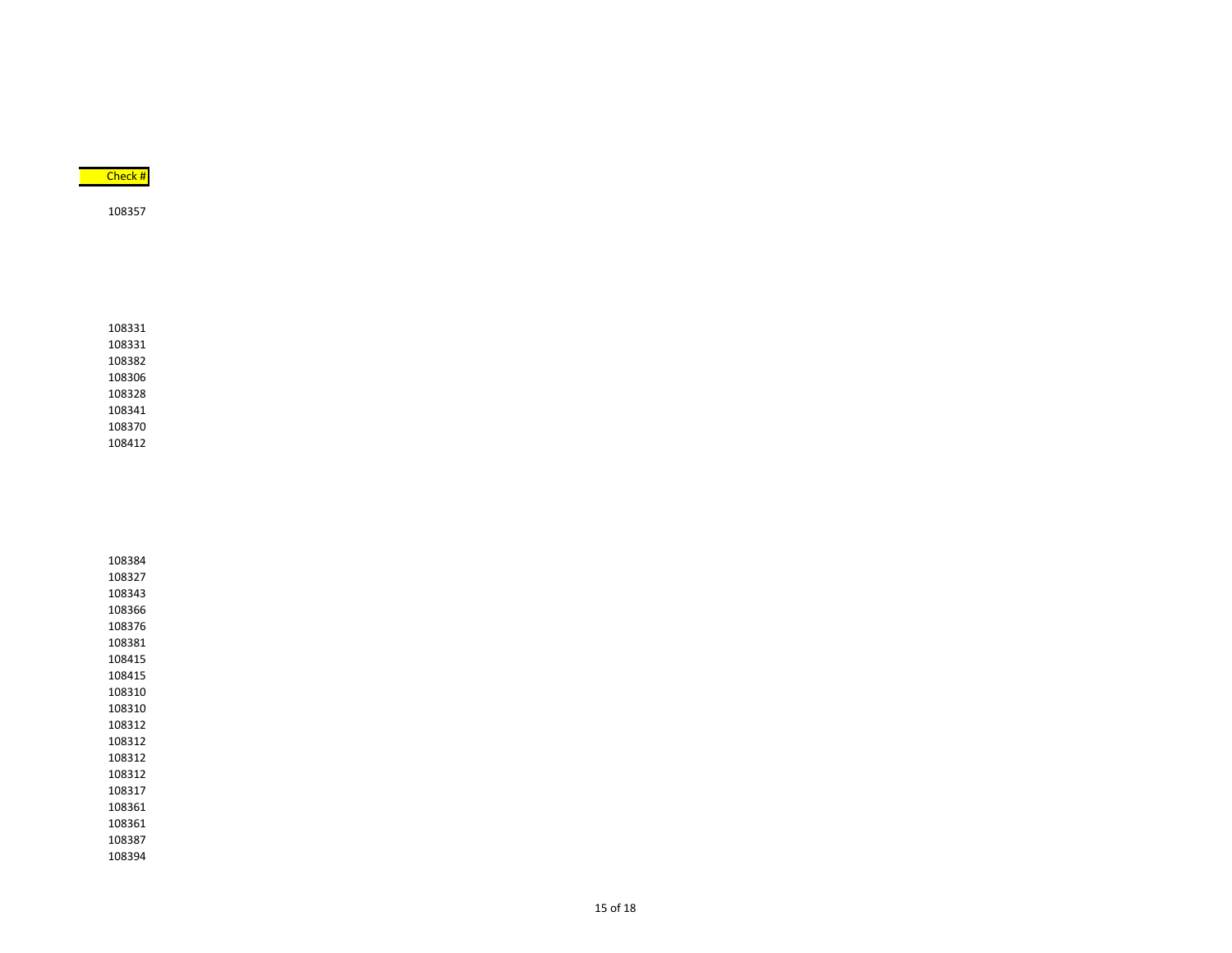

16 of 18